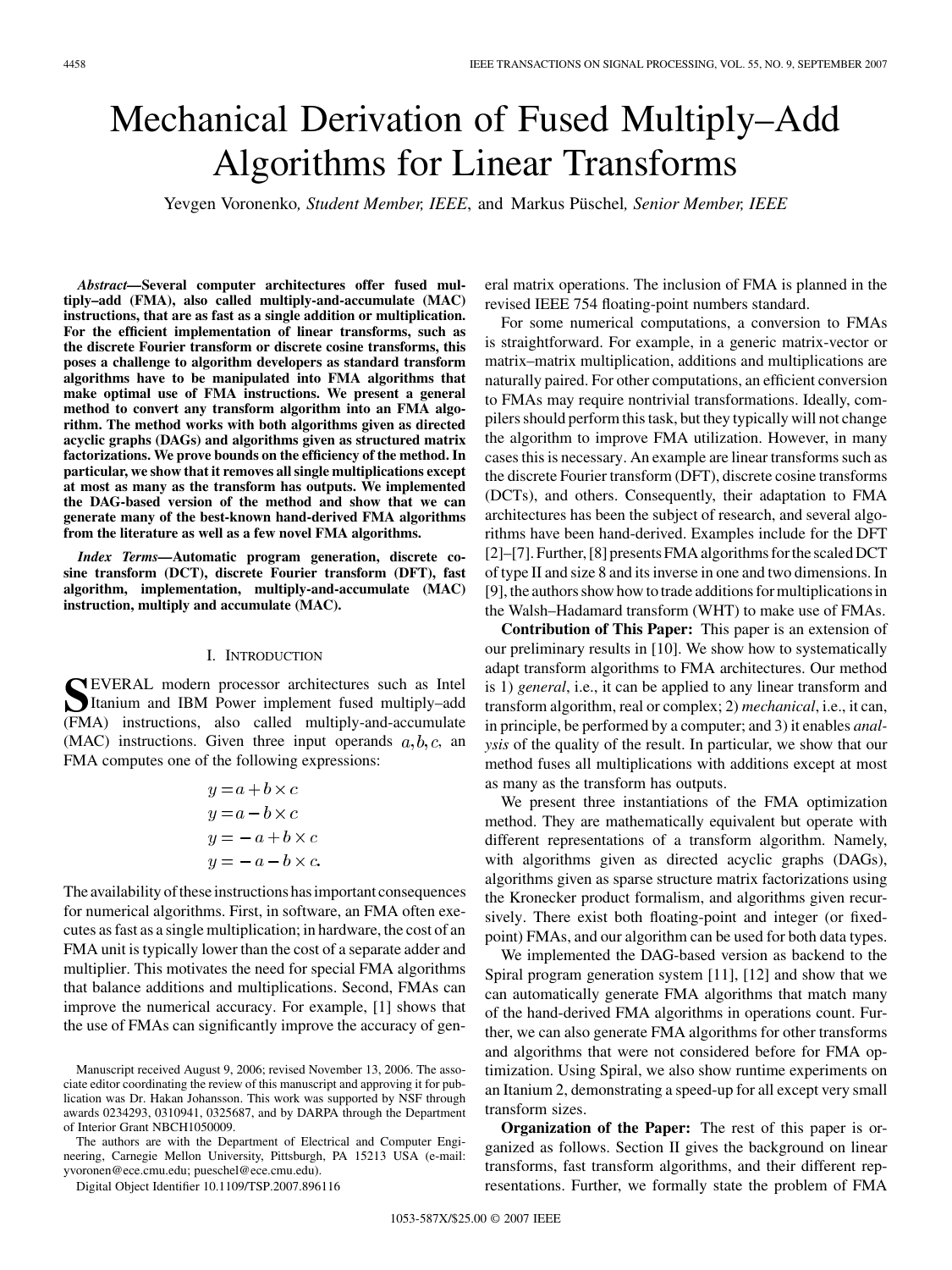optimization addressed in this paper. The next three sections then present the three different flavors of our FMA optimization method: Section III for algorithms given as dataflow graphs, Section IV for algorithms given as sparse matrix factorizations, and Section V for recursive algorithms. The application to complex transforms and algorithms is explained in Section VI. Section VII compares our generated FMA algorithms with hand-derived FMA algorithms from the literature and shows runtime results. Further, we briefly discuss other known FMA optimization methods. Section VIII concludes the paper.

# II. BACKGROUND AND PROBLEM STATEMENT

In this section, we provide basic background about transforms, their fast algorithms, and our formula notation for algorithms. We discuss alternative algorithm representations and formally state the problem of FMA optimization of algorithms.

**Transforms:** In this paper, we consider *linear* signal transforms. A linear signal transform performs a matrix–vector product  $y = Mx$ , where x, and y are, respectively, the input and output vectors, and  $M$  is the transform matrix. Important examples include the DFT, the real DFT, the DCTs of types 1–4, and the inverse modified DCT (IMDCT). They are defined by the following matrices:

$$
\begin{aligned}\n\text{DFT}_n &= \left[\omega_n^{k\ell}\right]_{0 \le k,\ell < n}, \ \omega_n = e^{-2\pi j/n} \\
\text{RDFT}_n &= \left[r_{k\ell}\right]_{0 \le k,\ell < n}, \ r_{k\ell} = \left\{\begin{matrix}\n\cos\frac{2\pi k\ell}{n}, & k \le \left\lfloor \frac{n}{2} \right\rfloor \\
-\sin\frac{2\pi k\ell}{n}, & k > \left\lfloor \frac{n}{2} \right\rfloor\n\end{matrix}\right. \\
\text{DCT-2}_n &= \left[\cos\frac{k(2\ell+1)\pi}{2n}\right]_{0 \le k,\ell < n} \\
\text{DCT-3}_n &= \text{DCT-2}_n^T \\
\text{DCT-4}_n &= \left[\cos\frac{(2k+1)(2\ell+1)\pi}{4n}\right]_{0 \le k,\ell < n} \\
\text{IMDCT}_n &= \left[\cos\frac{(2k+1)(2\ell+1+n)}{4n}\right]_{0 \le k < 2n, 0 \le \ell < n}.\n\end{aligned}
$$

In each case, the subscript  $n$  specifies the length of the input vector  $x$ , i.e., the number of columns of the matrix. All above matrices are square, except for the  $2n \times n$  matrix IMDCT<sub>n</sub>.

**Fast Recursive Algorithms as Breakdown Rules:** A general matrix vector product for an  $n \times n$  matrix requires  $\Theta(n^2)$  arithmetic operations [13]. In contrast, for most transforms, there exist fast algorithms that exploit the structure of the transform to reduce the complexity to  $O(n \log n)$ . Every fast algorithm can be viewed as a factorization of the dense transform matrix into a product of structured sparse matrices (e.g., [11] and [14]). We will call such factorizations *breakdown rules*, following [11]. A breakdown rule typically decomposes a transform into several smaller transforms or converts it into a different transform of usually lesser complexity. The left-hand side of a breakdown rule is a transform, and the right-hand side is the corresponding factorization, expressed as a *formula*. Here are a few examples of breakdown rules; for example, (1) is the Cooley–Tukey fast Fourier transform (FFT)

$$
\text{DFT}_n = (\text{DFT}_k \otimes I_m) \text{diag}_{0 \le i < n} \omega_{n,m}(i) \\ \cdot (I_k \otimes \text{DFT}_m) L_k^n, \quad n = km \tag{1}
$$

DCT-2<sub>n</sub> = 
$$
L_{n/2}^n
$$
(DCT-2<sub>n/2</sub>  $\oplus$  DCT-4<sub>n/2</sub>)  $\begin{bmatrix} I_{n/2} & J_{n/2} \\ I_{n/2} & -J_{n/2} \end{bmatrix}$  (2)

$$
DCT - 4n = Sn \cdot DCT - 2n \cdot diag_{0 \le i < n} q_n(i)
$$
 (3)

$$
IMDCTn = \begin{bmatrix} I_n \\ -J_n \\ I_n \end{bmatrix} \cdot DCT-4_n.
$$
 (4)

Above,  $I_n$  is an  $n \times n$  identity matrix,  $J_n$  is  $I_n$  with columns reversed, and  $L_k^n$  with  $n = km$  is the  $n \times n$  stride permutation matrix defined by the underlying permutation  $im + j \mapsto jk + i$ for  $0\leq i < k, 0\leq j < m.$  In words,  $L_k^n$  transposes an  $m\times k$ matrix stored in row-major order.  $L_{n/2}^n$  is also called perfect shuffle. Further,  $diag_{0\leq i\leq n}f(i)$  is an  $n\times n$  diagonal matrix with diagonal entries  $f(i)$ :

diag<sub>0\le i < n</sub> 
$$
f(i) = \begin{bmatrix} f(0) & & & \\ & f(1) & & \\ & & \ddots & \\ & & & f(n-1) \end{bmatrix}
$$
.

In  $(1)$  and  $(3)$ 

$$
\omega_{n,m}(i)\hspace{-0.1cm}=\hspace{-0.1cm}\omega_n^{\left\lfloor\frac{i}{m}\right\rfloor(i\hspace{-0.1cm}\mod\hspace{-0.1cm}m)},\quad q_n(i)\hspace{-0.1cm}=\hspace{-0.1cm}1/\left(2\cos\frac{(2i+1)\pi}{4n}\right)\hspace{-0.1cm}.
$$

The operators  $\oplus$  and  $\otimes$  denote the direct sum and tensor product of matrices, respectively, defined as

$$
A \oplus B = \begin{bmatrix} A \\ B \end{bmatrix}, \quad A \otimes B = [a_{k\ell} \cdot B]_{k,\ell}, \quad A = [a_{k\ell}]_{k,\ell}.
$$

Further

$$
S_n=\begin{bmatrix} 1 & 1 & & & & \\ & 1 & 1 & & & \\ & & & \ddots & & \\ & & & & 1 & 1 \\ & & & & & 1 \end{bmatrix}
$$

For a complete description of a transform algorithm we need, besides breakdown rules, also base case rules, or *base cases*, as follows:

$$
DFT_2 = F_2 = \begin{bmatrix} 1 & 1 \\ 1 & -1 \end{bmatrix} \tag{5}
$$

$$
\text{DCT-2}_2 = \begin{bmatrix} 1 & 0 \\ 0 & 1/\sqrt{2} \end{bmatrix} F_2. \tag{6}
$$

For a given transform, the recursive composition of breakdown rules and the choices of rules at each level yields a large space of alternative formulas. Each formula corresponds to a fast algorithm. These formulas can be automatically generated and converted into code using Spiral [11].

We will call a set of breakdown rules and base cases *sufficient* for a transform  $T$ , if it is possible to fully expand  $T$  for a set of sizes using these rules. For example, rules (2), (3), and (6) are sufficient for DCT-2 and DCT-4 of 2-power sizes. Rules (2) and (6) are not sufficient for DCT-2, since the rule for DCT-4 is missing.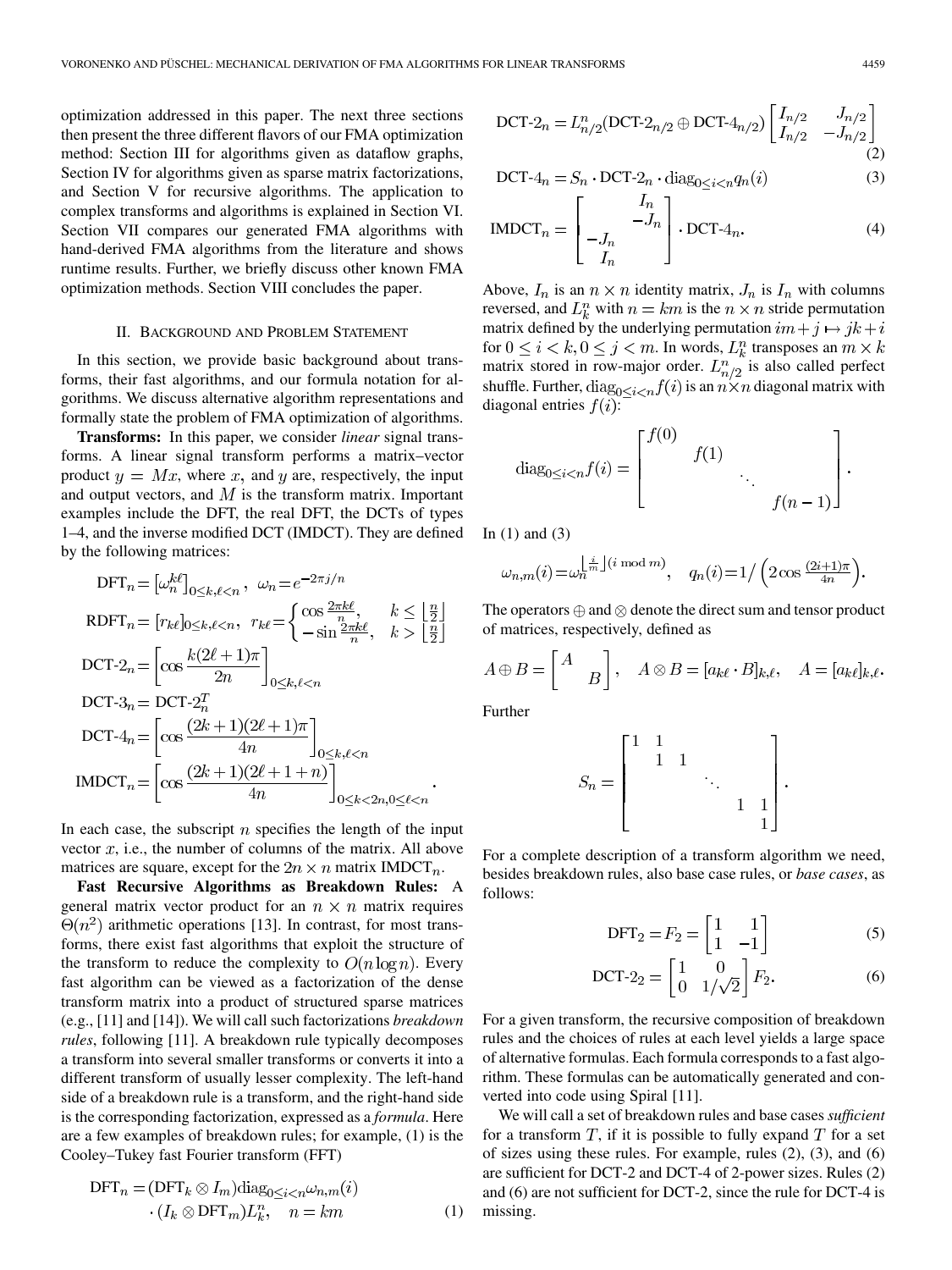**Additional Formula Notation:** Besides the formula constructs described above, we will also use the following additional notation.

When the size of a diagonal matrix (say,  $n \times n$ ) is obvious from the context, we will write

$$
\text{diag}_i f(i) = \text{diag}_{0 \le i \le n} f(i).
$$

Sometimes, we will also explicitly enumerate the entries of diagonals as in

$$
diag(a,b) = \begin{bmatrix} a \\ b \end{bmatrix}.
$$

We will occasionally use permutation matrices other than the stride permutation matrix  $L$ . Given a permutation  $p$  on  $n$  points, i.e., a one-to-one mapping of  $\{0, \ldots, n-1\}$  onto itself, the corresponding permutation matrix is written as

$$
\text{perm } p = \left[ e_{p(0)}^n | \cdots | e_{p(n-1)}^n \right]
$$

where  $e_i^n$  is a column basis vector, i.e., a vector of "0"s with a single " $1$ " at the *i*th position.

The above and some additional notation are summarized in Table I for the convenience of the reader.

**Algorithm Representations:** A transform algorithm can be represented in several different ways, as illustrated in Fig. 1 for the DCT- $3<sub>4</sub>$  computed using the transpose of (2), as follows:

- 1) as a formula, i.e., as a structured sparse matrix factorization shown in Fig.  $1(a)$ ;
- 2) as a dataflow graph, i.e., directed acyclic graph (DAG), shown in Fig. 1(b);
- 3) as a computer program as shown in Fig. 1(d).

In the DAG representation, we assume binary nodes only, i.e., every node has at most two operands. A DAG that does not satisfy this property can be converted into a binary DAG of equal operations count.

The FMA variants of the algorithm [as a DAG in Fig. 1(c) and as a program in Fig. 1(e)] were obtained using the method presented in this paper. In Fig. 1(c), the boxes represent FMAs; the bold edge denotes the input being multiplied. In Fig. 1(e), the macros are defined as  $f_{\text{ma}}(u, v, w) = u + vw$  and  $\text{fms}(u, v, w) = u - vw.$ 

**Derivation of FMA Algorithms—Problem Statement:** Since we consider *linear* transforms, the only arithmetic operations occurring in their fast algorithms are additions (we consider subtractions as additions in this paper) and multiplications by constants. We define the (arithmetic) *cost* of an algorithm as the total number of arithmetic operations. Multiplications by  $\pm 1$  are not counted. FMAs are counted as a single operation. This implies that the cost is minimized when FMAs are used to the maximal extent. The FMA optimization problem is formulated next.

*Problem 1 (FMA Optimization): Given*: a transform algorithm consisting of additions and multiplications. *Find*: a corresponding FMA algorithm consisting of additions, multiplications, and FMAs of minimal cost.

In this paper, we present an algorithm that makes the FMA optimization mechanical, i.e., in principle, it could be done by a computer. The FMA optimization algorithm comes in three

TABLE I NOTATION SUMMARY

|                    | Notation            | Corresponding matrix                                                                                                                                 |
|--------------------|---------------------|------------------------------------------------------------------------------------------------------------------------------------------------------|
| General matrix     |                     | $[a_k \ell]_{1 \leq k,\ell \leq n}$ $\begin{bmatrix} a_{11} & \cdots & a_{1n} \\ \vdots & \ddots & \vdots \\ \vdots & \ddots & \vdots \end{bmatrix}$ |
| Permutation matrix | perm p              | $\left[e_{p(0)}^n \mid \cdots \mid e_{p(n-1)}^n\right]$                                                                                              |
| Conjugation        | $A^{\cal P}$        | $P^{-1}AP$                                                                                                                                           |
| Diagonal matrix    | $diag_i f$          | $\begin{bmatrix} f^{(0)} & & & \\ & f^{(1)} & & \\ & & \ddots & \\ & & & f^{(n-1)} \end{bmatrix}$                                                    |
|                    | diag(a, b)          | $\begin{bmatrix} a & b \end{bmatrix}$                                                                                                                |
| Butterfly matrix   | $F_2$               | $\left  \begin{array}{cc} 1 & 1 \\ 1 & -1 \end{array} \right $                                                                                       |
| Stride permutation | $L_k^{km}$          | $\operatorname{perm}_{km} im + j \mapsto jk + i$                                                                                                     |
| Direct Sum         | $A \oplus B$        | $\left[ \begin{smallmatrix} A & \ & B \end{smallmatrix} \right]$                                                                                     |
| Tensor product     | $A \otimes B$       | $[a_{k\ell}B]_{k,\ell}$                                                                                                                              |
|                    | $I_n \otimes A$     | $\begin{bmatrix} \ddots \end{bmatrix}$                                                                                                               |
|                    | $I_n \otimes_j A_j$ | $\begin{bmatrix} n \\ \otimes A_j = \\ \vdots \end{bmatrix} A_1$ .                                                                                   |
|                    | $A\otimes I_n$      | $L_m^{mn}(I_n \otimes A)L_n^{mn}$                                                                                                                    |
|                    | $A_j \otimes_i I_n$ | $L_m^{mn}(I_n \otimes_j A_j)L_n^{mn}$                                                                                                                |

flavors, which differ in the representation of the input transform algorithm.

First, we present a method for FMA optimization using the DAG representation [see Fig. 1(b)]. The method uses local *DAG transformation rules* that fuse additions and multiplication to the extent possible. We implemented this method as a backend to Spiral and were able to generate many of the best known hand-derived FMA algorithms from the literature. The downside of this method is that it requires the explicit construction of the DAG that represents the entire computation. Such a DAG can only be constructed for straightline code, i.e., for code without loops. Therefore, the method is inherently limited to small transforms.

To overcome this limitation, we present next an equivalent FMA optimization method that works with the formula representation of transform algorithms [see Fig. 1(a)]. This time, *formula rewriting rules* are used to create FMAs. Formulas are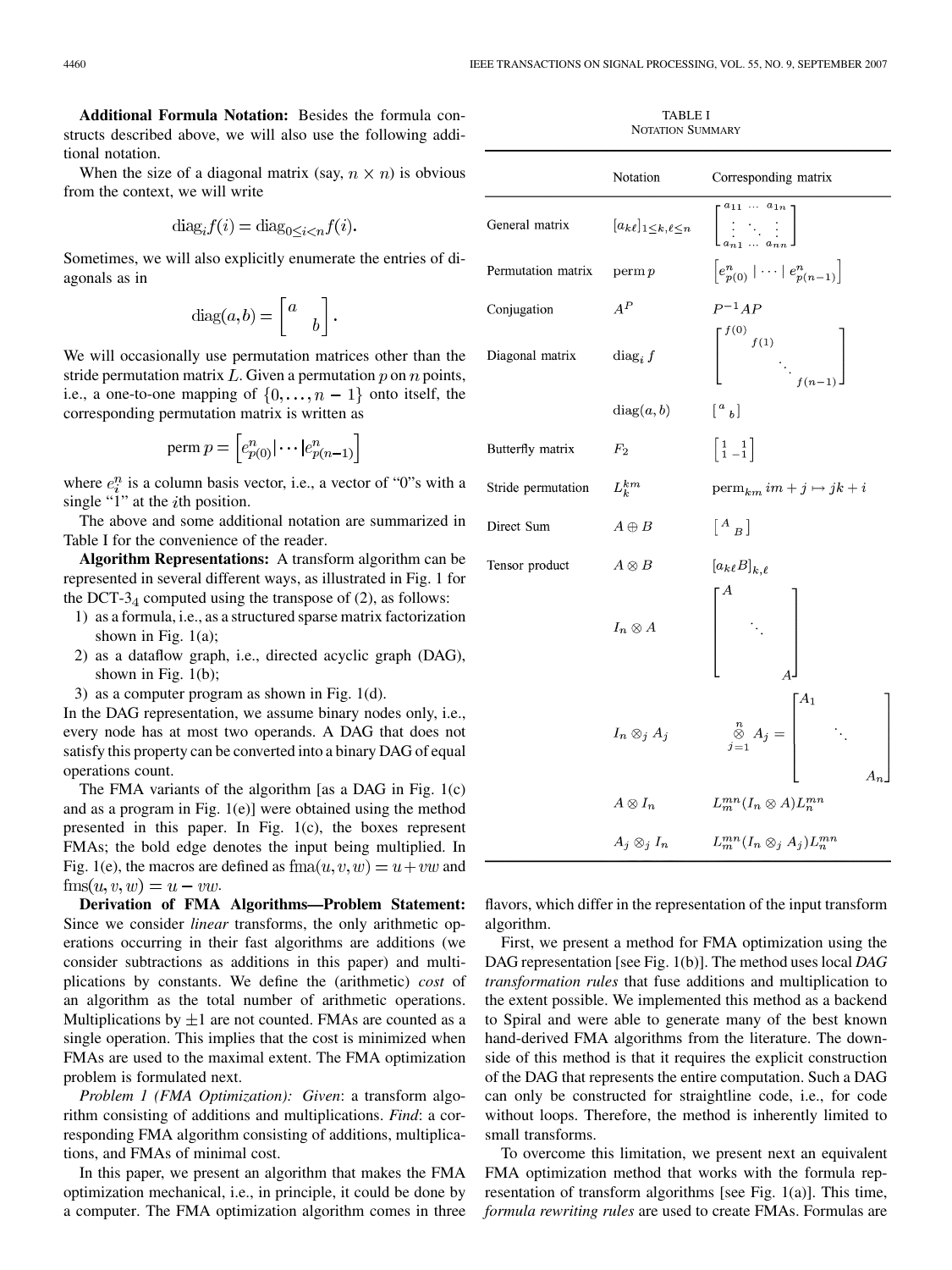# DCT-3<sub>4</sub> =  $(I_2 \oplus J_2)(F_2 \otimes I_2)$   $(F_2 \operatorname{diag}(1, a) \oplus \begin{bmatrix} c & -s \\ s & c \end{bmatrix}) L_2^4$



Fig. 1. Different representations of an algorithm for DCT-3<sub>4</sub>. For brevity,  $a =$  $1/\sqrt{2}$ ,  $c = -\cos(5\pi/8)$ ,  $s = \sin(5\pi/8)$ . The macros in (e) are defined as  $\text{fma}(u, v, w) = u + vw$  and  $\text{fms}(u, v, w) = u - vw$ . (a) Sparse matrix product (or formula); (b) standard DAG; (c) FMA DAG; (d) standard code; and (e) FMA code.

more compact than DAGs (for example, tensor products  $\otimes$  can represent loops), and therefore large size transforms can be handled efficiently. Further, the structure of the computation (represented by  $\otimes$  and  $\oplus$ ) is preserved. However, this method is inherently limited to transforms of a fixed size.

To overcome the latter restriction, we finally describe an FMA optimization method that operates directly on the breakdown rules  $[e.g., (1)–(4)]$ . This is useful when the size of the transform is not known in advance.

As stated previously, we implemented the DAG-based FMA optimization as a backend to Spiral. For formulas and breakdown rules, the FMA optimization can, in principle, again be automated and implemented within Spiral but it is more involved. In many DSP applications, only small transforms are needed.

# III. FMA OPTIMIZATION OF DATAFLOW DAGS

In this section, we review the results of our preliminary paper [10] and explain how to automatically adapt transform algorithms to FMA architectures by transforming the algorithm dataflow graph. Since the method works with DAGs, it is inherently nonscalable and can only be used for small transforms. In Sections IV and V, we will generalize this algorithm to handle formulas and breakdown rules and, therefore, transforms of arbitrary size.

# *A. Algorithm*

The main idea behind converting standard DAGs into FMA DAGs is a straightforward mechanic application of local DAG transformation rules at each node in the DAG. The rules in the DAG fuse multiplications with additions to create FMAs and propagate unfused multiplications towards the output nodes. The algorithm is given in Algorithm 1.

# **Algorithm 1 (FMA Optimization of DAGs):**

Input: a DAG  $D$  with add and multiply nodes only; output: an equivalent DAG  $\overline{D}$  with add, multiply, and FMA nodes.

Traverse all nodes in  $D$ , starting at the input nodes and visiting every node exactly once. In each step, choose a *node*, whose predecessors were already visited, and apply one of the transformation rules from Table II, replacing the node by the rule's right-hand side. For each node do the following.

If the node is a multiplication apply:

- rule 1, if a predecessor is an input node or an addition;
- rule 2, if a predecessor is a multiplication.

If the node is an addition, apply:

- rule 3, if both predecessors are input nodes or additions;
- rule 4, if exactly one predecessor is a multiplication;
- rule 5, if both predecessors are multiplications.

Terminate when all nodes have been visited. Return the obtained FMA DAG  $\overline{\mathcal{D}}$ .

*Example:* The FMA DAG in Fig. 1(c) is the output of Algorithm 1, when applied to the standard DAG in Fig. 1(b). Observe, that the nodes from the first layer of four additions become FMAs and that further multiplications are propagated, which, in turn, convert the second layer of additions into FMAs.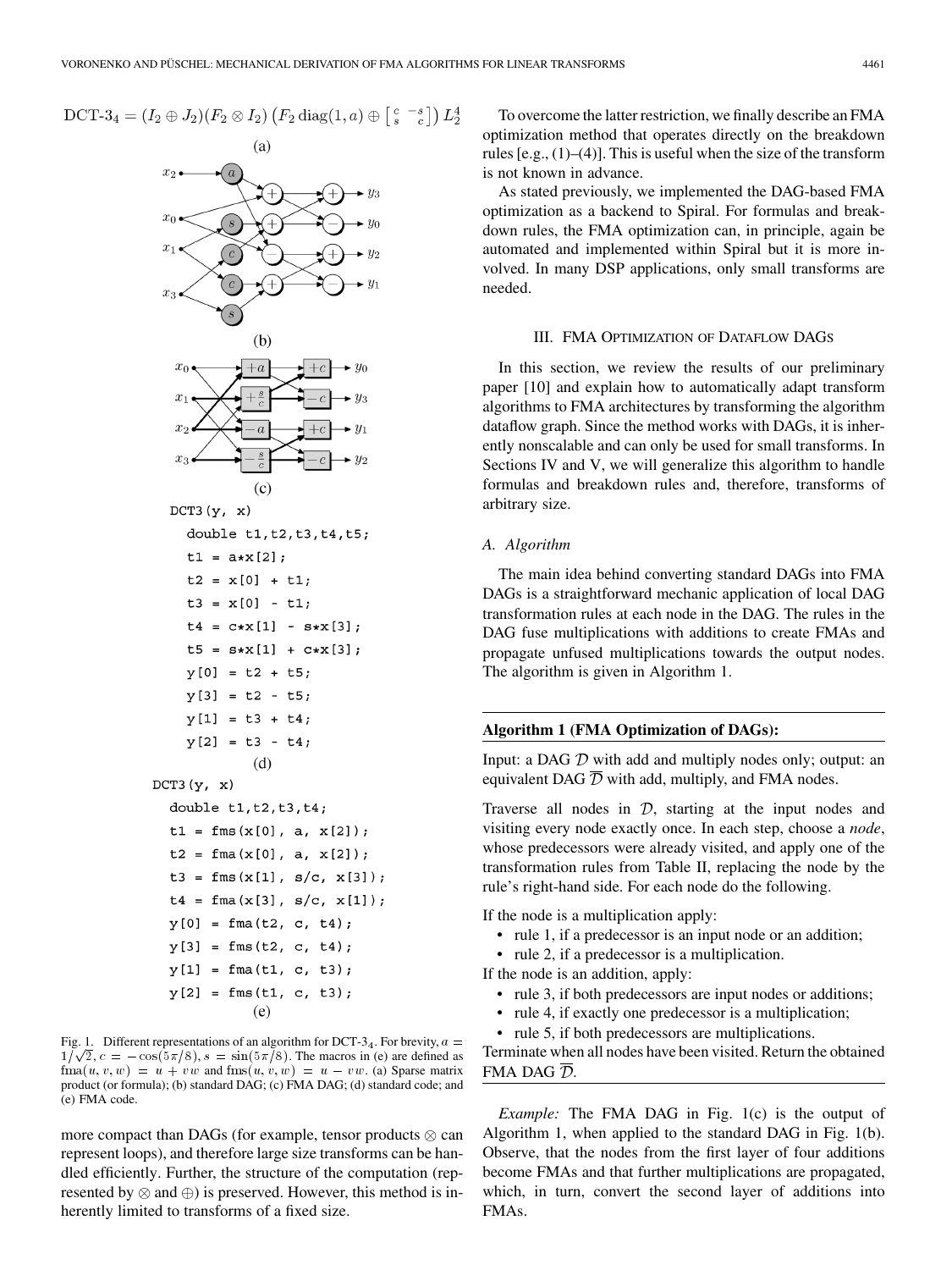TABLE II DAG TRANSFORMATION RULES



#### *B. Analysis*

**Bound on the Number of Unfused Multiplications:** Interestingly, we can prove a strong theorem about the operation count or cost of the resulting FMA DAG.

*Theorem 1:* Assume that the input DAG  $D$  of Algorithm 1 has *n* output nodes and contains  $\alpha$  additions and  $\mu$  multiplications. Further, assume that the output DAG  $\overline{\mathcal{D}}$  of Algorithm 1 contains  $\overline{\alpha}$  additions,  $\overline{\mu}$  multiplications, and  $\overline{\phi}$  FMAs. Then

$$
\overline{\alpha} + \overline{\phi} = \alpha \tag{7}
$$

$$
\overline{\mu} \le n \tag{8}
$$

$$
cost(\overline{\mathcal{D}}) = \overline{\alpha} + \overline{\mu} + \overline{\phi} \le \alpha + n. \tag{9}
$$

Further, if rule 2 in Table II is never used, then

$$
\overline{\mu} + \overline{\phi} \ge \mu. \tag{10}
$$

Finally, the bounds in  $(8)$ – $(10)$  are sharp.

*Proof:* Inspecting rules 2–5 in Table II shows that each one leaves the number of additions (in the mathematical sense, i.e., also counting the additions in FMAs) unchanged. This yields (7).

Inspecting rules 3–5 shows that each multiplication node with a successor is either converted into an FMA (rule 4), or propagated (rules 2 and 5). Thus, every multiplication in  $\overline{\mathcal{D}}$  has to be at the output. Since the number of outputs is  $n$ , (8) follows; (9) is the sum of  $(7)$  and  $(8)$ .

Rules 1 and 3–5 do not decrease the number of actual multiplications (i.e., also counting those in FMAs). Thus, (10) holds if rule 2 is never applied.

Consider a DAG for a diagonal matrix, i.e., every input is multiplied by a constant to yield the output. In this case equality holds in  $(8)$ – $(10)$ . Thus, these bounds are sharp.

Note the inequality in (10) in contrast to the equality in (7). This means that the number of multiplications (counting also those in the FMAs) can actually increase in contrast to the number of additions. A simple example where this happens is  $(a$  is a constant)

$$
\begin{bmatrix} 1 & 1 \ 1 & -1 \end{bmatrix} diag(1, a) = \begin{bmatrix} 1 & a \ 1 & -a \end{bmatrix}.
$$
 (11)



Fig. 2. Example where Algorithm 1 produces a suboptimal solution.

Namely, the DAG for the left formula has  $\mu = 1$ , and the DAG for the FMA optimized DAG (right formula) has  $\overline{\mu} = 0$  and  $\overline{\phi}=2.$ 

**Asymptotic Runtime:** Algorithm 1 visits every node of the given DAG exactly once; therefore, the asymptotic runtime of the algorithm is  $O(N)$ , where N is the number of nodes in the DAG, or equivalently the arithmetic cost of the input transform algorithm.

**Optimality:** In general, Algorithm 1 does not produce an optimal solution (i.e., with minimum cost) for a given transform algorithm. The simplest case where this happens is shown in Fig. 2. The input DAG  $D$  has three inputs, two outputs, and contains three multiplications and two additions. Algorithm 1 produces an FMA DAG  $\overline{D}$  with four operations: two FMAs and two unfused multiplications. However, a better solution  $\overline{\mathcal{D}}_{\text{opt}}$ with only three operations can be obtained, if the shared multiplication by  $\alpha$  is not propagated. The result is one multiplication and two FMAs.

Theorem 1 still holds, but a better solution can be obtained if one of the multiplications is not propagated.

**Implementation:** We implemented Algorithm 1 as a backend to the Spiral program generator [11] and applied it to a number of transforms and sizes. The results and a comparison to published, hand-derived FMA algorithms are in Section VII.

# IV. FMA OPTIMIZATION OF FORMULAS

In this section, we show that the FMA optimization performed on a DAG can be performed directly on an equivalent formula. This allows us to derive FMA algorithms for large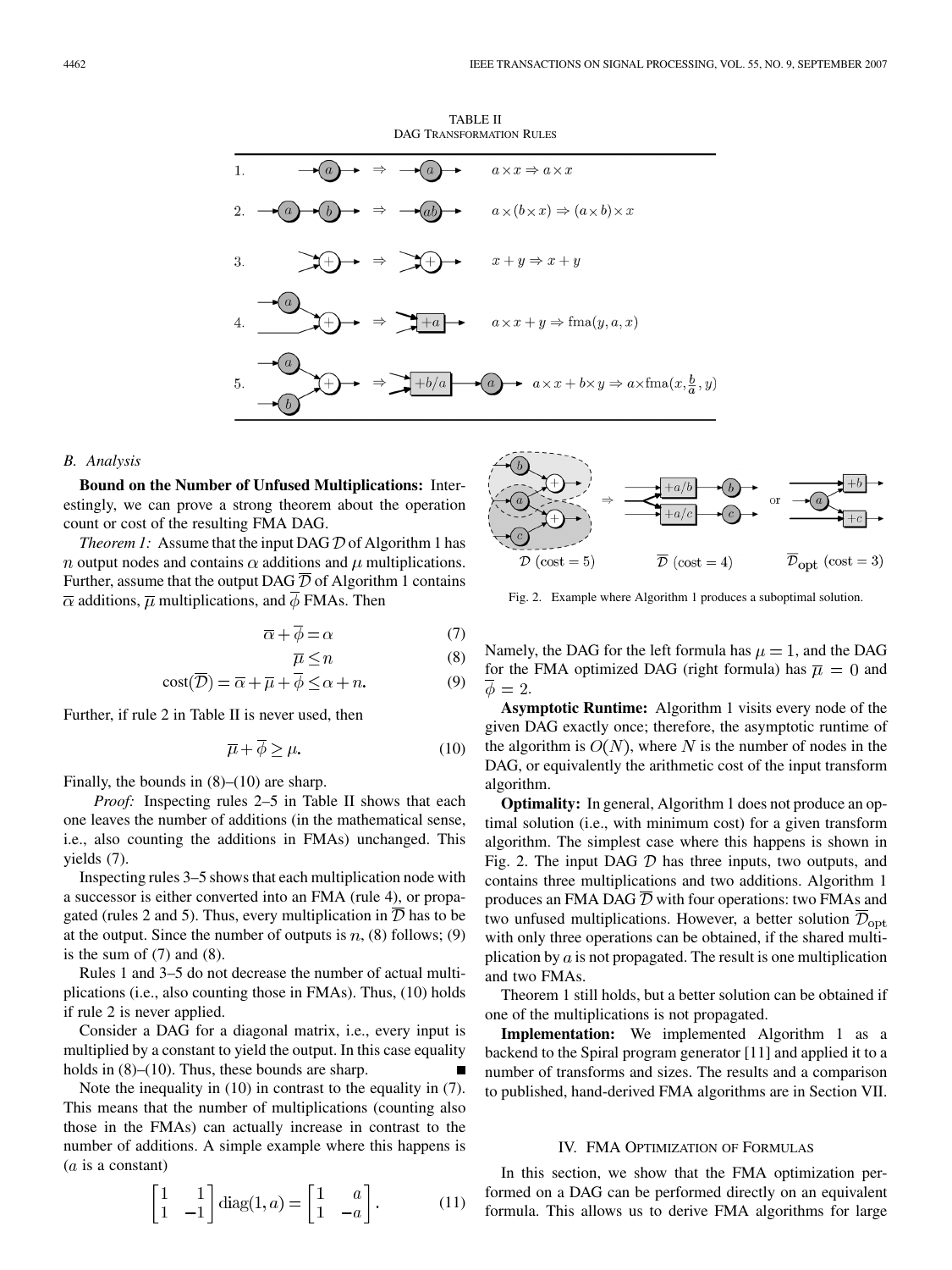transforms, for which the DAG-based method is unpractical. Further, the derivation of FMA formulas maintains the structural information in a formula represented by  $\cdot$ ,  $\otimes$ , and  $\oplus$  (see Table I). We will first explain the notation used in this section, then present the algorithm and give a simple FMA optimization example for a DCT- $2_4$  formula.

#### *A. Problem Statement*

From Theorem 1, we know that any DAG corresponding to a linear transform can be transformed into an FMA DAG with all unfused multiplications collected at the outputs. We will capture this at the formula level using the notions of *perfect FMA formula* and *FMA factorization*.

Informally, a perfect FMA formula leaves no unfused multiplications when mapped to code (a rigorous definition is below). FMA factorization is the process of factoring any formula  $A$  as  $A = DA'$ , where D is the diagonal collecting the unfused multiplications at the output, and  $A'$  is a perfect FMA formula.

The problem of FMA optimization of formulas is now equivalent to the problem of FMA factorization and can be stated as follows.

*Problem 2 (FMA Optimization of Formulas): Given*: a formula A. *Find*: an FMA factorization  $A = DA'$  with minimal arithmetic cost, where  $A'$  is a perfect FMA formula and D is a diagonal matrix collecting the leftover multiplications.

Now, we define perfect FMA formulas rigorously. The definition is recursive.

*Definition 1 (Perfect FMA Formula):* Diagonal matrices with entries  $\pm 1$ , all permutation matrices, and all explicit matrices with at least one entry  $\pm 1$  in each nonzero row are perfect FMA formulas. Further, if  $A$  and  $B$  are perfect FMA formulas, then so are  $AB$ ,  $A \otimes I$ ,  $I \otimes A$ , and  $A \oplus B$ .

For example,  $F_2$  and  $\begin{bmatrix} 1 & u \\ 1 & u \end{bmatrix}$  are both perfect FMA formulas. Diagonal matrices with entries other than  $\pm 1$  are not perfect FMA formulas. If  $P$  is a permutation matrix, then

$$
\left(I_n \otimes \begin{bmatrix} 1 & a \\ 1 & -a \end{bmatrix}\right) P \tag{12}
$$

is a perfect FMA formula, but the equivalent

$$
\left(I_n \otimes \begin{bmatrix} 1 & 1 \\ 1 & -1 \end{bmatrix} \text{diag}(1, a)\right) P \tag{13}
$$

is not, since one of the subformulas,  $diag(1, a)$ , is not a perfect FMA formula. The intuition behind the definition is to make the mapping of perfect FMA formulas to code straightforward by constructing these formulas from perfect FMA building blocks. In (13) above, the matrix–vector product of  $diag(1, a)$ with an input vector can only be implemented using a single unfused multiplication, i.e., it is not a perfect FMA building block, while

$$
\begin{bmatrix} 1 & a \\ 1 & -a \end{bmatrix}
$$

*B. Algorithm*

An FMA factorization of a transform algorithm given as a formula is obtained using Algorithm 2.

# **Algorithm 2 (FMA Optimization of Formulas):**

Input: a formula A; output: a factorization  $A = \text{diag}_i f(i) A'$ , where  $A'$  is a perfect FMA formula.

Apply the rewrite rules  $(14)$ – $(23)$  in Table III to A, starting from the right of  $A$ , and proceeding towards the left, until no more rules are applicable.

Similarly to Algorithm 1, Algorithm 2 uses a set of local formula rewrite rules. Each rule moves diagonal matrices towards the left in the formula. The rewriting process stops when no more rules are applicable, and when this happens, the formula A will be in the form  $DA'$  as desired.

As in Algorithm 1, Algorithm 2 also requires the modification of the constants used in the algorithm. Therefore, even though Algorithm 2 is simple in concept, maintaining the exact closed form of the modified constants can become cumbersome.

**Example:** To demonstrate Algorithm 2, we compute the FMA factorization of a DCT- $2<sub>4</sub>$  formula. A formula for any 2-power size of DCT-2 or DCT-4 can be obtained by using the breakdown rules (2) and (3) and by terminating with the base case (6). The result for size 4 is

$$
DCT - 2_4 = L_2^4 (DCT - 2_2 \oplus S_2 DCT - 2_2 \operatorname{diag}(c, d)) \begin{bmatrix} I_2 & J_2 \\ I_2 & -J_2 \end{bmatrix}
$$
  
=  $L_2^4 \begin{bmatrix} 1 & a \\ & a \end{bmatrix} F_2 \oplus \begin{bmatrix} 1 & a \\ & a \end{bmatrix} F_2 \begin{bmatrix} c & \\ & d \end{bmatrix} \begin{bmatrix} I_2 & J_2 \\ I_2 & -J_2 \end{bmatrix}$  (24)

where  $a = 1/\sqrt{2}$ ,  $c = q_2(0) = 1/(2\cos(\pi/8))$ , and  $d =$  $q_2(1) = 1/(2 \cos(3\pi/8)).$ 

We apply Algorithm 2 to (24). Since the first (rightmost) factor is already a perfect FMA formula, we start with the second factor—the direct sum. The left summand is already in the desired form. We apply rule (23) twice to the right summand, as follows:

$$
\begin{bmatrix} 1 & a \ a \end{bmatrix} F_2 \begin{bmatrix} c & \\ & d \end{bmatrix} = \begin{bmatrix} 1 & a \ a \end{bmatrix} \begin{bmatrix} c & \\ & c \end{bmatrix} \begin{bmatrix} 1 & d/c \ 1 & -d/c \end{bmatrix}
$$

$$
= \begin{bmatrix} c & \\ & ca \end{bmatrix} \begin{bmatrix} 1 & a \ 1 & 1 \end{bmatrix} \begin{bmatrix} 1 & d/c \ 1 & -d/c \end{bmatrix}.
$$

Thus, we get

DCT-2<sub>4</sub> = 
$$
L_2^4 \left( \begin{bmatrix} 1 & a \ a \end{bmatrix} F_2 \oplus \begin{bmatrix} c & a \ c & a \end{bmatrix} \begin{bmatrix} 1 & a \ 1 & 1 \end{bmatrix} \begin{bmatrix} 1 & d/c \ 1 & -d/c \end{bmatrix} \right)
$$
  
  $\cdot \begin{bmatrix} I_4 & J_4 \ I_4 & -J_4 \end{bmatrix}$ .

Now we apply rule (17) to the direct sum and get

DCT-2<sub>4</sub>=
$$
L_2^4
$$
diag(1, a, c, ca)  $\left(F_2 \oplus \begin{bmatrix} 1 & a \\ & 1 \end{bmatrix} \begin{bmatrix} 1 & d/c \\ 1 & -d/c \end{bmatrix}\right)$   
 $\cdot \begin{bmatrix} I_4 & J_4 \\ I_4 & -J_4 \end{bmatrix}$  (25)

can clearly be implemented with two FMAs.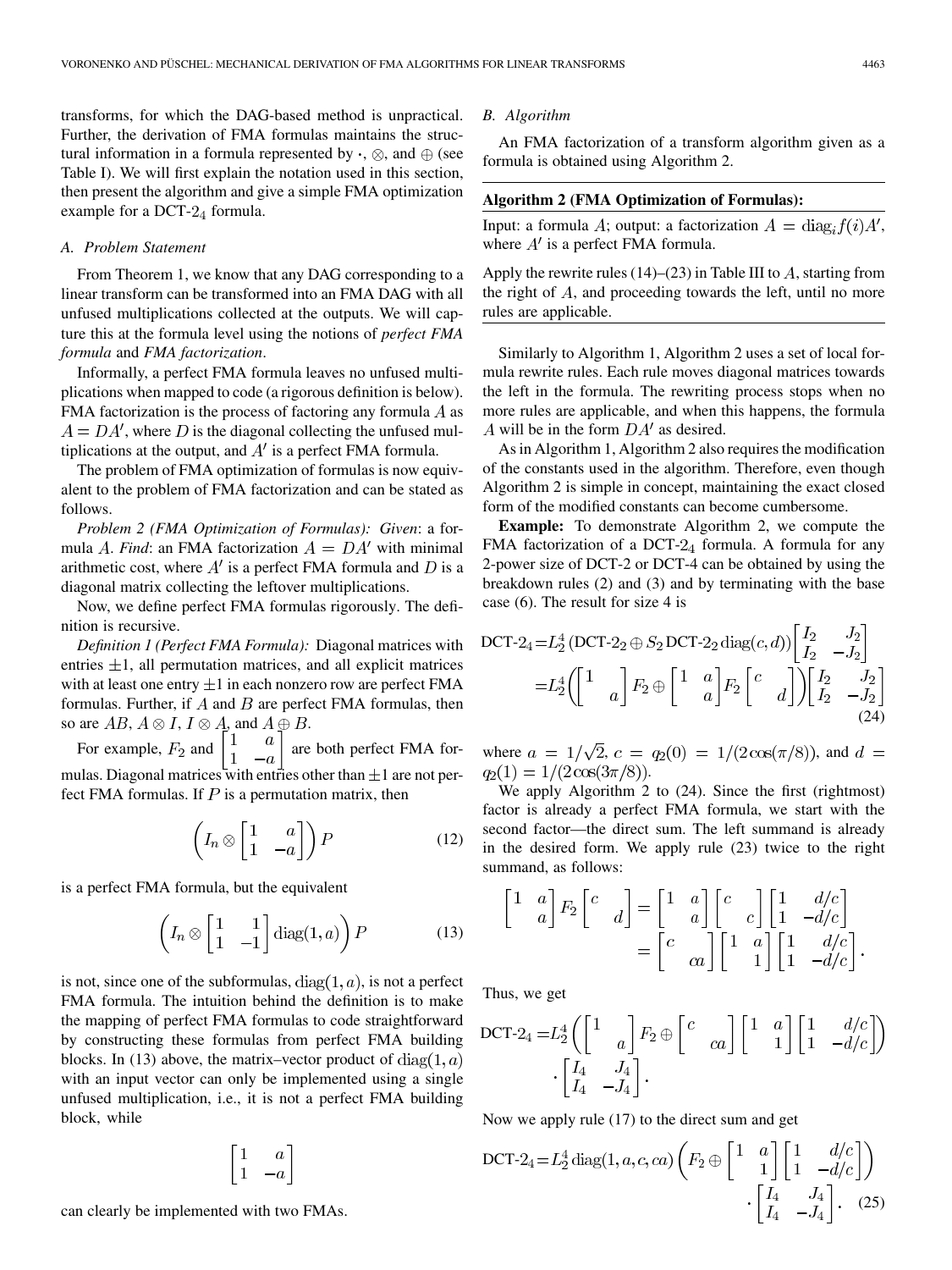Applying rule (20) completes the FMA factorization

$$
\underbrace{DCT-2_4}_{A} = \underbrace{\text{diag}(1, c, a, ca)}_{D}
$$
\n
$$
\underbrace{L_2^4 \left(F_2 \oplus \begin{bmatrix} 1 & a \\ & 1 \end{bmatrix} \begin{bmatrix} 1 & d/c \\ 1 & -d/c \end{bmatrix} \right) \begin{bmatrix} I_4 & J_4 \\ I_4 & -J_4 \end{bmatrix}}_{A'}.
$$
\n(26)

Above, we identified the principal components of the obtained FMA factorization of A in (24): the perfect FMA formula  $A'$ , and the collected unfused multiplications  $D$ .

# *C. Analysis*

Since Algorithm 2 is effectively equivalent to Algorithm 1, all statements made in Section III-B remain valid. We adapt Theorem 1.

*Theorem 2:* Assume that the input formula  $\ddot{A}$  of Algorithm 2 is an algorithm for a transform matrix with  $n$  rows (or outputs) and requires  $\alpha$  additions and  $\mu$  multiplications. Further, assume that the output FMA factorization  $DA'$  of Algorithm 2 requires  $\overline{\alpha}$  additions and  $\overline{\phi}$  FMAs for A' (since A' is a perfect FMA formula, it does not use standalone multiplications), and  $\overline{\mu}$  multiplications for D (i.e., D has  $\overline{\mu}$  diagonal elements  $\neq \pm 1$ ). Then

$$
cost(A') = \overline{\alpha} + \overline{\phi} = \alpha \tag{27}
$$

$$
cost(D) = \overline{\mu} \le n \tag{28}
$$

$$
cost(DA') = \overline{\alpha} + \overline{\phi} + \overline{\mu} \le \alpha + n. \tag{29}
$$

Further, the bounds above are sharp.

#### V. FMA OPTIMIZATION OF BREAKDOWN RULES

The FMA optimization methods Algorithm 1 and Algorithm 2 are only applicable if the size of the transform is known in advance. Ideally, we should also be able to perform FMA optimization for transforms of variable size  $n$ . This requires us to work directly with the breakdown rules. Algorithm 2 as is cannot be applied to breakdown rules, because they are recursive. Hence, we extend Algorithm 2 in this section to handle breakdown rules such as (1)–(4). We will state the problem, describe the algorithm, give an example, and analyze the algorithm.

#### *A. Problem Statement*

We would like to apply an analogue of Algorithm 2 to the right-hand sides of breakdown rules. These contain transforms, and therefore the FMA optimization procedure is necessarily recursive. For example, the right-hand side of the DCT-2 rule (2) includes a smaller DCT-2 and DCT-4.

The problem can be stated as follows.

*Problem 3 (FMA Optimization of Breakdown Rules): Given*: k transforms and a sufficient set (as defined in Section II) of  $n \geq k$  breakdown rules (this includes base cases). The rules can be written as

$$
T_1 \to A_1, \ldots, T_n \to A_n
$$

where the  $T_i$  are not necessarily different transforms (each transform usually requires several rules). *Find*: a sufficient set of FMA breakdown rules and base cases

$$
T_1 \to D_{T_1} A'_1, \dots, T_n \to D_{T_n} A'_n
$$
, and  
 $T_{n+1} \to D_{T_{n+1}} A'_{n+1}, \dots, T_{n+m} \to D_{T_{n+m}} A'_{n+m}$ .

The m auxiliary transforms  $T_{n+i}$ ,  $1 \leq i \leq m$ , arise in the process of FMA optimization in our algorithm as explained below. Specifically, the  $T_{n+i}$  are scaled variants of the original transforms; they are obtained because of the propagation of unfused multiplications inside the rule. This will become clear in the next section, when we explain the actual algorithm.

# *B. Algorithm*

**Basic Idea:** Recall that the main idea of Algorithm 2 is to use rewriting to propagate multiplications in the formula from right to left. The formulas in breakdown rules contain again transforms that must be handled recursively. Our solution is to replace each transform with a corresponding auxiliary transform that has a perfect FMA breakdown rule.

Consider an example. Suppose, we want to compute FMA factorizations based on the rules (2) and (3). Starting with rule (2) we proceed as in Algorithm 2. The rightmost factor does not incur multiplications. Next, we have to recursively obtain FMA factorizations of DCT- $2_{n/2}$  and DCT- $4_{n/2}$ . Assume we have done this already and obtained

DCT-2<sub>n/2</sub> = 
$$
D_{n/2}^2
$$
 DCT-2'<sub>n/2</sub> and  
DCT-4<sub>n/2</sub> =  $D_{n/2}^4$  DCT-4'<sub>n/2</sub>

where  $D_{n/2}^2$  and  $D_{n/2}^4$  are diagonal matrices. Inserting into rule (2) yields

DCT-2<sub>n</sub> = 
$$
L_{n/2}^n \left( D_{n/2}^2 \text{DCT-2}'_{n/2} \oplus D_{n/2}^4 \text{DCT-4}'_{n/2} \right)
$$
  
 
$$
\cdot \left[ \begin{array}{cc} I_{n/2} & J_{n/2} \\ I_{n/2} & -J_{n/2} \end{array} \right].
$$
 (30)

Next, we apply rule (17) to obtain

$$
L_{n/2}^n \Big( D_{n/2}^2 \oplus D_{n/2}^4 \Big) \Big( \text{DCT-2}'_{n/2} \oplus \text{DCT-4}'_{n/2} \Big) \Big[ \begin{matrix} I_{n/2} & J_{n/2} \\ I_{n/2} & -J_{n/2} \end{matrix} \Big]
$$

and then rule (20) to get

$$
\underbrace{\left(D_{n/2}^2 \oplus D_{n/2}^4\right)^{L_{n/2}^n}}_{D_n^2}
$$
\n
$$
\cdot \underbrace{L_{n/2}^n \left(\text{DCT-2}'_{n/2} \oplus \text{DCT-4}'_{n/2}\right) \left[\begin{matrix} I_{n/2} & J_{n/2} \\ I_{n/2} & -J_{n/2} \end{matrix}\right]}_{\text{DCT-2}'_n}.
$$
\n(31)

Equation (31) gives a recurrence for  $D_n^2$  and a breakdown rule for DCT- $2'_n$ , namely

$$
D_n^2 = \left( D_{n/2}^2 \oplus D_{n/2}^4 \right)^{L_{n/2}^n} \tag{32}
$$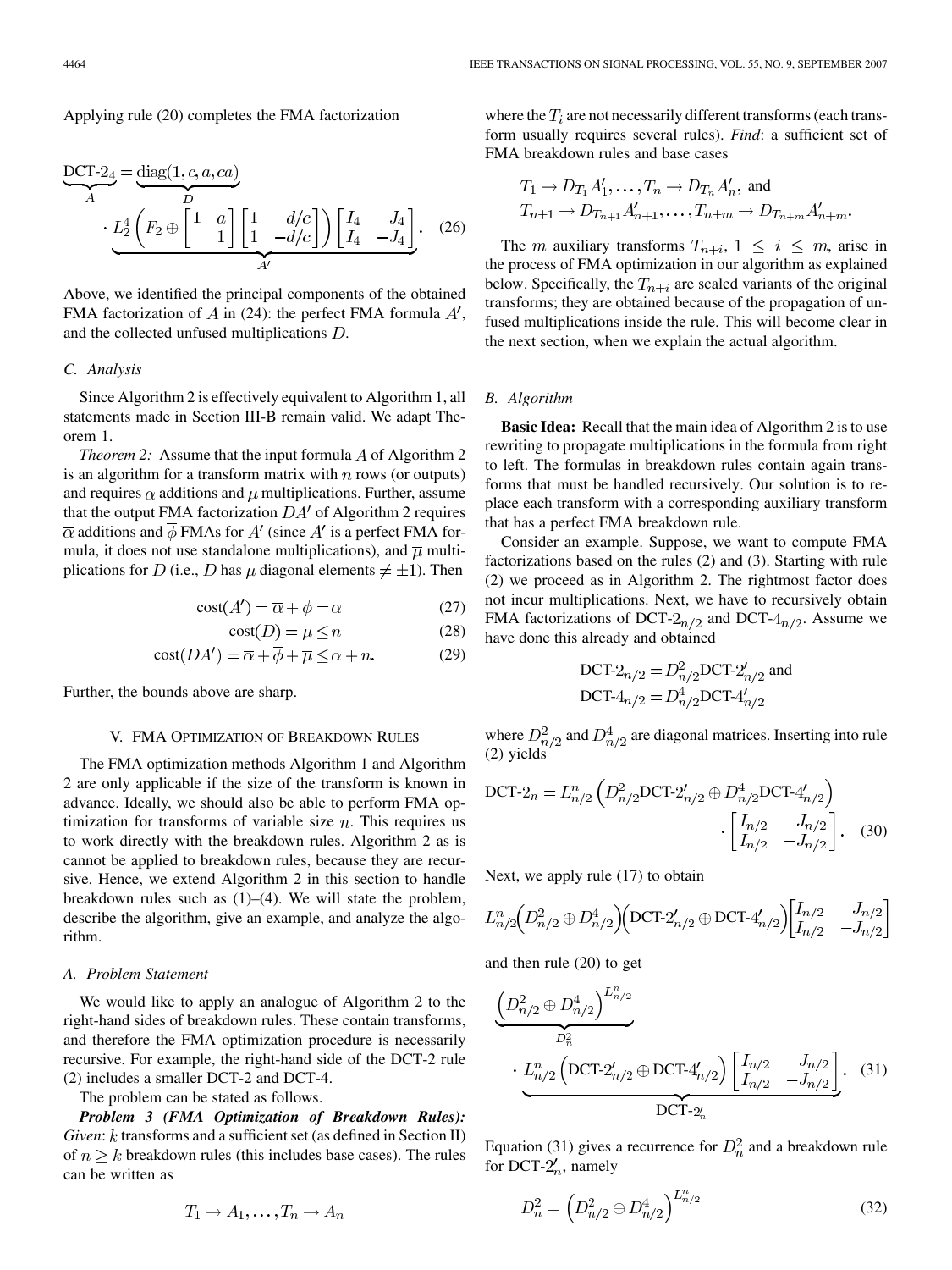#### TABLE III

REWRITE RULES FOR FMA CONVERSION OF FORMULAS.  $A_m$  and  $B_n$  Denote  $m\times m$  and  $n\times n$  Formulas (the Rules Are Also Applicable to FORMULAS FOR NON-SQUARE MATRICES WITH VERY MINOR MODIFICATIONS). IN THE LAST TWO RULES FOR MATRICES WE USE  $z(k)$  to DENOTE THE COLUMN INDEX OF THE PROPAGATED MULTIPLICATION IN THE kTH ROW OF THE MATRIX. THERE IS A DEGREE OF FREEDOM IN CHOOSING THIS VALUE, BUT TO MINIMIZE THE TOTAL OPERATIONS COUNT, IT SHOULD BE CHOSEN SO THAT THE PROPAGATED DIAGONAL HAS AS MANY 1S AS POSSIBLE

$$
(A_m \oplus B_n) \operatorname{diag}_i f(i) \rightarrow (A_m \operatorname{diag}_i f(n+i) \oplus B_n \operatorname{diag}_i f(i))
$$
\n(14)

$$
(A_m \otimes I_n) \operatorname{diag}_i f(i) \rightarrow (A_m \operatorname{diag}_i f(j + ni) \otimes_j I_n)
$$
\n(15)

$$
(I_n \otimes A_m) \operatorname{diag}_i f(i) \rightarrow (I_n \otimes_j A_m \operatorname{diag}_i f(mj+i)) \tag{16}
$$

$$
(\text{diag}_i f(i) A_m \oplus \text{diag}_i g(i) B_n) \rightarrow \text{diag}_i h(i) (A_m \oplus B_n), \quad h(i) = \begin{cases} f(i), & 0 \le i < m, \\ g(i), & \text{else.} \end{cases} \tag{17}
$$

$$
(\text{diag}_{i} f(j, i) A_{m} \otimes_{j} I_{n}) \text{diag}_{i} f(i) \rightarrow \text{diag}_{i} f(i \text{ mod } n, \lfloor \frac{i}{n} \rfloor) (A_{m} \otimes_{j} I_{n})
$$
\n(18)

$$
(I_n \otimes_j \text{diag}_i f(j, i) A_m) \text{diag}_i f(i) \rightarrow \text{diag}_i f(\lfloor \frac{i}{n} \rfloor, i \text{ mod } n) (I_n \otimes_j A_m)
$$
\n(19)

$$
\text{perm } p \cdot \text{diag}_{i} f(i) \rightarrow \text{diag}_{i} f(p(i)) \cdot \text{perm } p \tag{20}
$$

$$
\operatorname{diag}_{i} f(i) \cdot \operatorname{diag}_{i} g(i) \rightarrow \operatorname{diag}_{i} f(i)g(i)
$$
\n(21)

$$
[a(k,\ell)]_{k,\ell} \text{ not perfect } \rightarrow \text{diag}_k a(k,z(k)) \left[ \frac{a(k,\ell)}{a(k,z(k))} \right]_{k,\ell}, \quad z(k) = \text{any } i \text{ such that } a(k,i) \neq 0 \tag{22}
$$

$$
[a(k,\ell)]_{k,\ell} \operatorname{diag}_i f(i) \rightarrow \operatorname{diag}_k a(k,z(k)) f(z(k)) \left[ \frac{a(k,\ell)f(\ell)}{a(k,z(k))f(z(k))} \right]_{k,\ell}, \quad z(k) \text{ as above.}
$$
 (23)

$$
\text{DCT-2}'_n = L_{n/2}^n \left( \text{DCT-2}'_{n/2} \oplus \text{DCT-4}'_{n/2} \right) \begin{bmatrix} I_{n/2} & J_{n/2} \\ I_{n/2} & -J_{n/2} \end{bmatrix} . \tag{33}
$$

The example above illustrates why new auxiliary transforms arise, and it shows that the diagonal matrices collecting the leftover multiplications have to be computed via a recurrence.

Performing the FMA factorization of rule (3) reveals additional necessary auxiliary transforms. Namely, in (3) we encounter DCT- $2nQ_n$ , where  $Q_n$  is a diagonal matrix. Following Algorithm 2, we have to propagate this diagonal through the transform. We will do this by creating a new auxiliary transform DCT- $2_n(D) = DCT-2_nD$ , where D is an arbitrary diagonal, and then handle the propagation as before. Namely, assume that we already obtained the FMA factorization DCT- $2_n(D) = D_n^2(D)$ DCT- $2_n(D)'$ , then inserting into rule (3) and propagation yields

$$
DCT-4n = Sn DCT-2n(Qn)
$$
  
= S<sub>n</sub> D<sub>n</sub><sup>2</sup>(Q<sub>n</sub>) DCT-2<sub>n</sub>(Q<sub>n</sub>)'  
= D<sub>n</sub><sup>2</sup>(Q<sub>n</sub>) S'<sub>n</sub> DCT-2<sub>n</sub>(Q<sub>n</sub>)'. (34)

Above,  $S'_n = (D_n^2(Q_n))^{-1} S_n D_n^2(Q_n)$ , and we used the fact that  $S_n$  has ones on the main diagonal to propagate the unchanged  $D_n^2(Q_n)$  using rule (23). This gives us a recurrence for  $D_n^4$  and also a breakdown rule for DCT- $4'_n$ , as follows:

$$
D_n^4 = D_n^2(Q_n) \tag{35}
$$

$$
\text{DCT-4}'_n = S'_n \text{DCT-2}_n(Q_n)'.\tag{36}
$$

Note that the set of breakdown rules obtained above is insufficient, because a breakdown rule for DCT- $2_n(D)'$  is missing. It can be obtained by multiplying (2) by  $D$  from the right and repeating the procedure outlined above.

**General Algorithm:** We generalize and formalize the idea illustrated in the above example in Algorithm 3. The new algorithm is essentially an extension of Algorithm 2. The rule set of Table III is extended with two additional rewrite rules to handle transforms, and the FMA optimization procedure consists of three distinct steps, in contrast to the single rewriting pass of Algorithm 2.

# **Algorithm 3 (FMA Optimization of Breakdown Rules):**

Input: A sufficient set of  $n$  breakdown rules including base cases  $T_1 \to A_1, \ldots, T_n \to A_n$  for the transforms  $T_1, \ldots, T_n$ (not necessarily different). Output: a sufficient set of FMA breakdown rules and base cases  $T_1 \rightarrow D_1 A'_1, \ldots, T_n \rightarrow$ , and  $T_{n+1} \to D_{n+1} A'_{n+1}, \ldots, T_{n+m} \to D_{n+m} A'_{n+m}$ . The  $T_{n+i}$  are auxiliary transforms, the  $A'_i$  are perfect FMA formulas, and the  $D_i$  are diagonal matrices.

For each distinct transform  $T_j$ , define the following auxiliary transforms:  $T'_i$ ,  $T_j(D)$ , and  $T_j(D)'$ , where D is a diagonal matrix. Extend the rule set of Algorithm 2 with the following rewrite rules:

$$
T_j \to D_{T_j} T'_j \tag{37}
$$

$$
T_j D \to T_j(D) \tag{38}
$$

$$
T_j(D) \to D_{T_j(D)} T_j(D)'.\tag{39}
$$

Each transform  $T_j$  is replaced by the corresponding perfect FMA auxiliary transform  $T_i'$  and a leftover diagonal, which we denote with  $D_{T_i}$  here. A transform followed by a diagonal matrix is replaced by an auxiliary transform  $T_j(D)$ , which in turn is FMA factorized using the rule (39) as  $D_{T_j}(D)T_j(D)'$ .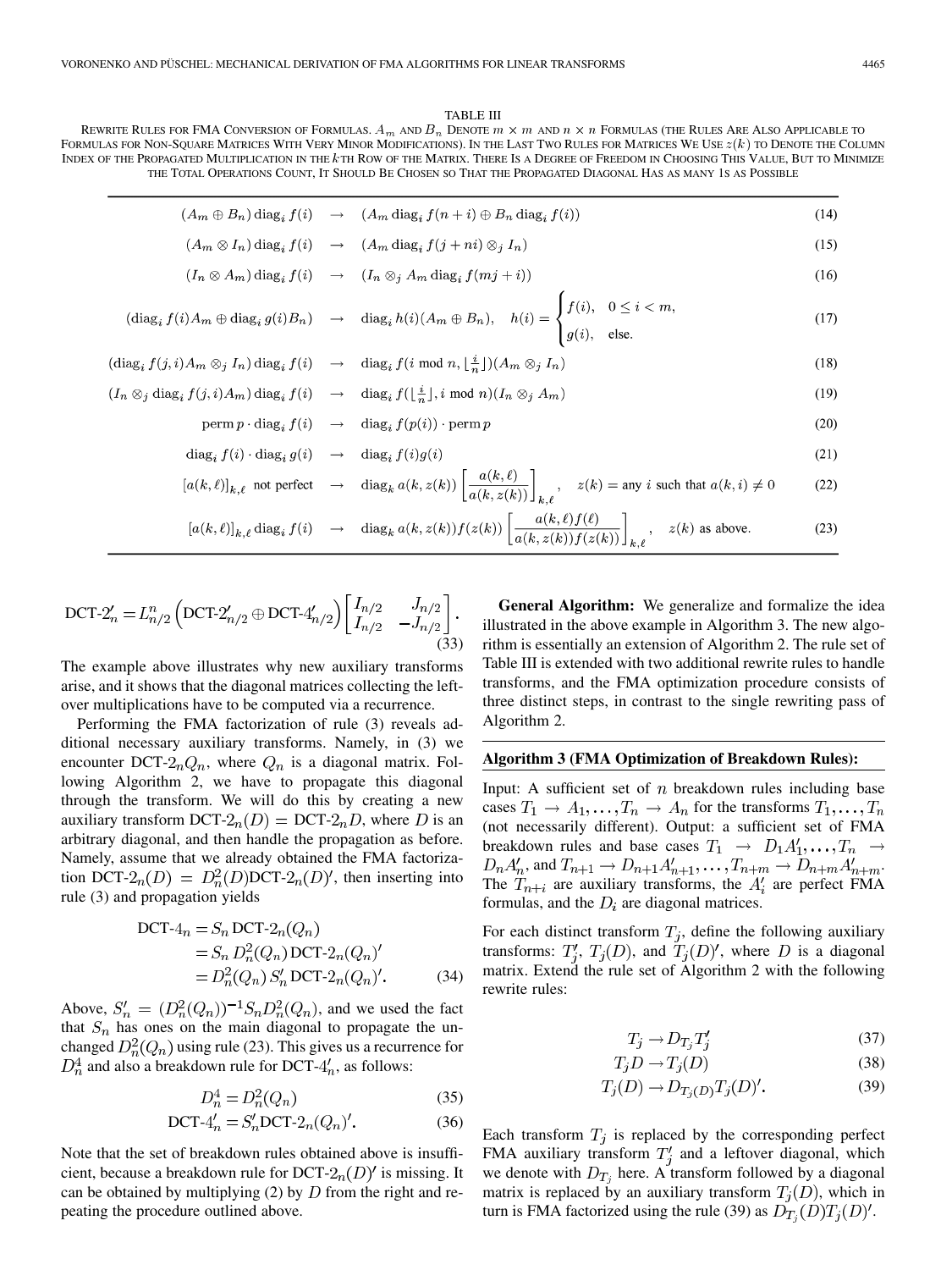Using the extended rule set, perform the following three steps.

*Step 1: FMA optimization of the base cases*. FMA factorize the base cases using Algorithm 2.

*Step 2: FMA optimization of the given breakdown rules*. Apply the rewrite rules in Table III to the right-hand side of every given breakdown rule. Two sets of FMA breakdown rules will be obtained: for the original transforms

$$
T_1 \to D_{T_1} A'_1, \ldots, T_n \to D_{T_n} A'_n
$$

and for the corresponding perfect FMA auxiliary transforms obtained implicitly by omitting the left (propagated) diagonal matrix (i.e., as matrices,  $T_i' = D_{T_i}^{-1} T_i$ )

$$
T'_1 \to A'_1, \ldots, T'_n \to A'_n.
$$

*Step 3: FMA optimization of auxiliary transform rules*. In Step 2, rule (38) introduces auxiliary transforms  $T(D)$ . Create breakdown rules for the auxiliary transforms by multiplying the rules for  $T$  with a diagonal matrix on the right, and apply the rewrite rules to the right-hand side of the new rules to obtain breakdown rules of the form  $T(D) \rightarrow DA'$  and, implicitly,  $T(D)' = A'$ . Repeat this step until no new auxiliary transforms appear.

# *C. Example*

The best way to explain the algorithm is with an example. We continue and complete our example from Section V-B and show the FMA optimization of DCT-2 and DCT-4 using the sufficient set of breakdown rules consisting of (2), (3), and (6).

The FMA conversion will require auxiliary transforms and will also involve propagated diagonals defined by a set of recurrences. Both of these were already briefly discussed earlier in Section V-B. We use the following notation for the necessary auxiliary transforms and FMA factorizations:

$$
DCT-2n = Dn2 DCT-2'n
$$
  
 
$$
DCT-2n(D) = Dn2(D) DCT-2n/2(D)'
$$
  
 
$$
DCT-4n = Dn4 DCT-4'n
$$
  
 
$$
DCT-4n(D) = Dn4(D) DCT-4n(D)'
$$

In the above,  $D$  denotes an arbitrary diagonal matrix.

Now, we follow the three steps in Algorithm 3 to obtain the FMA breakdown rules and base cases for the following transforms: DCT-2, DCT-4, DCT-2', DCT-4', DCT-2 $(D)$ , DCT-4(D), DCT-2(D)', and DCT-4(D)'. We will also obtain recurrences for the propagated diagonals  $D_n^2$ ,  $D_n^2(D)$ ,  $D_n^4$ , and  $D_n^4(D)$ .

**Step 1: FMA optimization of the base case**. There is only one base case DCT-2<sub>2</sub> = diag(1,  $1/\sqrt{2}F_2$ , and it is already FMA factorized. This implies the following:

$$
DCT-2'_2 = F_2
$$
  

$$
D_2^2 = \text{diag}(1, 1/\sqrt{2}).
$$

**Step 2a: FMA optimization of rule (2)**. This step was already performed in Section V-B. The results are (31), (32), and (33).

**Step 2b: FMA optimization of rule (3)**. This step was already performed in Section V-B. The results are (34), (35), and (36).

**Step 3: FMA optimization of the auxiliary transform rules**. The previous step requires an FMA breakdown rule for DCT- $2_n(Q_n)$ . We obtain the base case and the breakdown rule for this auxiliary transform, for the case of an arbitrary diagonal matrix D. We denote the first half of D with  $D_1$  and the second half with  $D_2$ , i.e.,  $D = D_1 \oplus D_2$ ; the sizes are omitted for simplicity. Now, the base case is simply

DCT-2<sub>2</sub>(D) = diag(1, 1/
$$
\sqrt{2}
$$
) $F_2D$   
= diag(D<sub>1</sub>, 1/ $\sqrt{2}$ D<sub>1</sub>)  $\begin{bmatrix} 1 & D_2D_1^{-1} \\ 1 & -D_2D_1^{-1} \end{bmatrix}$ 

where  $D_1$  and  $D_2$  are scalars in this case. The breakdown rule for DCT- $22(D)$  based on rule (2) becomes

$$
DCT-2nD = L_{n/2}^n (DCT-2n/2 \oplus DCT-4n/2)
$$
  
\n
$$
\cdot \begin{bmatrix} I_{n/2} & J_{n/2} \\ I_{n/2} & -J_{n/2} \end{bmatrix} D
$$
  
\n
$$
= L_{n/2}^n (DCT-2n/2 \oplus DCT-4n/2)
$$
  
\n
$$
\cdot (D_1 \oplus D_1) \cdot \begin{bmatrix} I_{n/2} & J_{n/2}D_2D_1^{-1} \\ I_{n/2} & -J_{n/2}D_2D_1^{-1} \end{bmatrix}
$$
  
\n
$$
= L_{n/2}^n (DCT-2n/2D_1 \oplus DCT-4n/2D_1)
$$
  
\n
$$
\cdot \begin{bmatrix} I_{n/2} & J_{n/2}D_2D_1^{-1} \\ I_{n/2} & -J_{n/2}D_2D_1^{-1} \end{bmatrix}
$$
  
\n
$$
= \left(D_{n/2}^2(D_1) \oplus D_{n/2}^4(D_1)\right)^{L_{n/2}^n}
$$
  
\n
$$
\cdot L_{n/2}^n (DCT-2n/2(D_1)' \oplus DCT-4n/2(D_1)')
$$
  
\n
$$
\cdot \begin{bmatrix} I_{n/2} & J_{n/2}D_2D_1^{-1} \\ I_{n/2} & -J_{n/2}D_2D_1^{-1} \end{bmatrix}.
$$

Note that  $D_2D_1^{-1}$  is a diagonal matrix. Further, the above also implies

$$
D_2^2(D) = \text{diag}(D_1, aD_1)
$$
  
DCT-2<sub>2</sub>(D)' =  $\begin{bmatrix} 1 & D_2D_1^{-1} \\ 1 & -D_2D_1^{-1} \end{bmatrix}$   

$$
D_n^2(D) = \left( D_{n/2}^2(D_1) \oplus D_{n/2}^4(D_1) \right)^{L_{n/2}^n}
$$
  
DCT-2<sub>n</sub>(D)' =  $L_{n/2}^n(\text{DCT-2}_{n/2}(D_1)^\prime \oplus \text{DCT-4}_{n/2}(D_1)^\prime)$   

$$
\cdot \left[ \begin{bmatrix} I_{n/2} & J_{n/2}D_2D_1^{-1} \\ I_{n/2} & -J_{n/2}D_2D_1^{-1} \end{bmatrix} \right].
$$

Finally, we need an FMA breakdown rule for DCT- $4<sub>n</sub>(D<sub>1</sub>)$ ; we derive it for a general diagonal matrix  $D$ , as follows:

$$
DCT-4n(D) = Sn DCT-2nQnD
$$
  
= S<sub>n</sub> D<sub>n</sub><sup>2</sup>(Q<sub>n</sub>D) DCT-2<sub>n</sub>(Q<sub>n</sub>D)<sup>'</sup>  
= D<sub>n</sub><sup>2</sup>(Q<sub>n</sub>D) S''<sub>n</sub> DCT-4<sub>n</sub>(Q<sub>n</sub>D)<sup>'</sup>

with  $S_n'' = (D_n^2(Q_n D))^{-1} S_n D_n^2(Q_n D)$ . From the above, we obtain

$$
D_n^4(D) = D_n^2(Q_n D),
$$
 and  
DCT-4<sub>n</sub>(D)' = S<sub>n</sub>° DCT-2<sub>n</sub>(Q<sub>n</sub>D)′.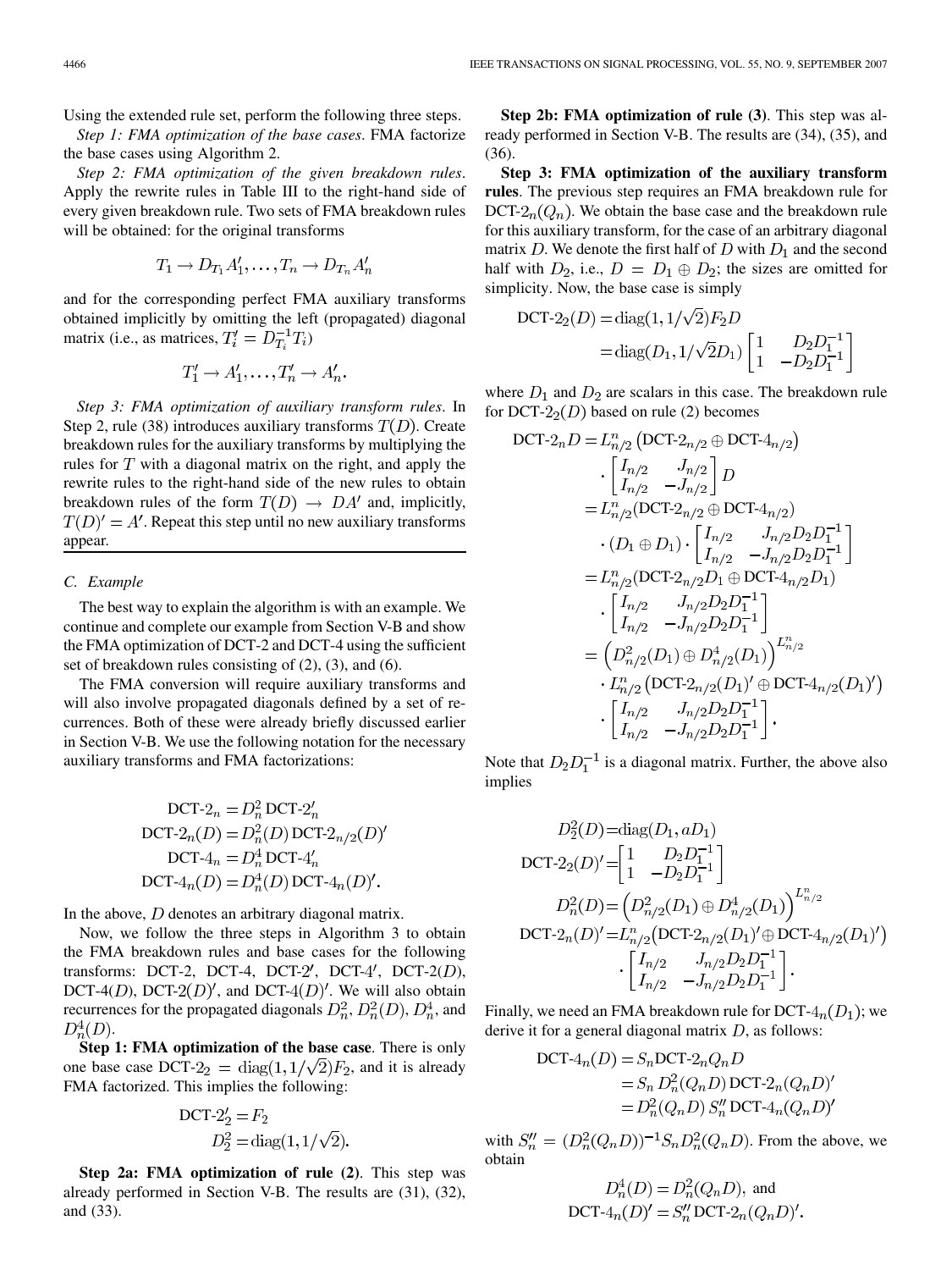TABLE IV FMA BREAKDOWN RULES AND DIAGONAL RECURRENCES OBTAINED BY APPLYING ALGORITHM 3 TO (2), (3), AND (6)

| FMA breakdown rules                                                                                                                                    |      |  |  |  |  |
|--------------------------------------------------------------------------------------------------------------------------------------------------------|------|--|--|--|--|
| $DCT-2_n = D_n^2 DCT-2_n'$                                                                                                                             | (40) |  |  |  |  |
| $DCT-4_n = D_n^4 DCT-4_n'$                                                                                                                             | (41) |  |  |  |  |
| $DCT-2'_{2} = F_{2}$                                                                                                                                   | (42) |  |  |  |  |
| DCT-2' <sub>n</sub> = $L_{n/2}^n(\text{DCT-2}'_{n/2} \oplus \text{DCT-4}'_{n/2})\begin{bmatrix} I_{n/2} & J_{n/2} \\ I_{n/2} & -J_{n/2} \end{bmatrix}$ |      |  |  |  |  |
|                                                                                                                                                        | (43) |  |  |  |  |
| $DCT-4'_{n} = S'_{n} DCT-2_{n}(Q_{n})'$                                                                                                                | (44) |  |  |  |  |
| $S'_n = (D_n^2(Q_n))^{-1} S_n D_n^2(Q_n)$                                                                                                              | (45) |  |  |  |  |
| $\text{DCT-2}_2(D)' = \begin{bmatrix} 1 & D_2/D_1 \\ 1 & -D_2/D_1 \end{bmatrix}$                                                                       | (46) |  |  |  |  |
| DCT-2 <sub>n</sub> (D)' = $L_{n/2}^n(DCT-2_{n/2}(D_1)'\oplus DCT-4_{n/2}(D_1)')$                                                                       |      |  |  |  |  |
| $\cdot \left[ \frac{I_{n/2} \quad J_{n/2} D_2 D_1^{-1}}{I_{n/2} - J_{n/2} D_2 D_1^{-1}} \right]$                                                       | (47) |  |  |  |  |
| $DCT-4_n(D)' = S''_n DCT-2_n(Q_nD)'$                                                                                                                   | (48) |  |  |  |  |
| $S''_n = (D_n^2(Q_n D))^{-1} S_n D_n^2(Q_n D).$                                                                                                        | (49) |  |  |  |  |

$$
D_2^2 = \text{diag}(1, a) \tag{50}
$$

$$
D_n^2 = (D_{n/2}^2 \oplus D_{n/2}^4)^{L_{n/2}^n} \tag{51}
$$

$$
D_n^4 = D_n^2(Q_n) \tag{52}
$$

$$
D_n^2(D) = (D_{n/2}^2(D_1) \oplus D_{n/2}^4(D_1))^{L_{n/2}^n}
$$
\n(53)

$$
D_n^4(D) = D_n^2(Q_n D)
$$
\n(54)

$$
Q_n = \text{diag}_k q_n(k) = \text{diag}_{0 \le k < n} \frac{1}{2 \cos \frac{(2k+1)\pi}{4n}}. \tag{55}
$$

In summary, we obtained the FMA breakdown rules and the recurrences for the necessary diagonal matrices listed in Table IV [equations (40)–(55)].

**Pseudocode:** The breakdown rules in Table IV can be naturally implemented in the setting of a recursive library. We illustrate this by providing MATLAB pseudocode.

First, Table V shows the code for the standard (non-FMA) implementation of rules (2), (3), and (6). The occurring constants are assumed to be precomputed for efficiency.

Second, Table VI gives pseudocode for the FMA optimized implementation of DCT- $2<sub>n</sub>$  and DCT- $4<sub>n</sub>$  using the FMA rules in Table IV. We show only the code for  $DCT-2<sub>n</sub>(D)'$  and DCT- $4<sub>n</sub>(D)'$ , since the other breakdown rules result in very similar code.

# *D. Analysis*

**Bound on the Number of Unfused Multiplications:** Algorithm 3 eventually produces an FMA factorization for each given transform of the form  $DA'$ . Thus, Theorem 2 holds. However, note that this requires that all of the constants be precomputed using the recurrences for the occurring diagonal matrices.

**Convergence:** At first glance it may not be obvious that Algorithm 3 converges, but it does. Namely, every given transform  $T_i$  spawns at most the three new transforms  $T_i', T_i(D)$ , and  $T_i(D)'$ . Similarly, each supplied rule for  $T_i$  spawns exactly one rule for each of these auxiliary transforms. Since each rule is rewritten by the algorithm exactly once, the algorithm terminates.

**Further Improvements:** In some cases, it is possible to further reduce the number of leftover multiplications by taking into account the position of trivial  $(\pm 1)$  matrix entries. This is necessary in rewrite rules (22) and (23). To maximally reduce the

TABLE V MATLAB PSEUDO CODE FOR BREAKDOWN RULES (2) AND (3) AND BASE CASE (6)

| $y = DCT2(x, n)$                                 |
|--------------------------------------------------|
| if n==2 then                                     |
| % base case                                      |
| $y(1) = x(1) + x(2)$                             |
| $y(2) = a*(x(1) - x(2))$                         |
| else                                             |
| % t = [[I n, J n], [I n, -J n]] x                |
| $t(1:n/2) = x(1:n/2) + flipud(x(n/2+1:n))$       |
| $t(n/2+1:n) = x(1:n/2) - flipud(x(n/2+1:n))$     |
| $\gamma = L^n n n/2$ (DCT2 n/2 (+) DCT4 n/2) t   |
| $y(1:2:n) = DCT2(t, n/2)$                        |
| $y(2:2:n) = DCT4(t, n/2)$                        |
| endif                                            |
|                                                  |
| $y = DCT4(x, n)$                                 |
| $t = DCT2 n * Q n * x$                           |
| $k = (0:n-1)$                                    |
| $q = 1 / (2 * cos(p i * (2 * k - 1) / (4 * n)))$ |
| $t = DCT2(q \cdot x)$                            |
| $y = S_n * t$                                    |
| $y(1:n-1) = t(1:n-1) + t(2:n)$                   |
| $y(n) = t(n)$                                    |
|                                                  |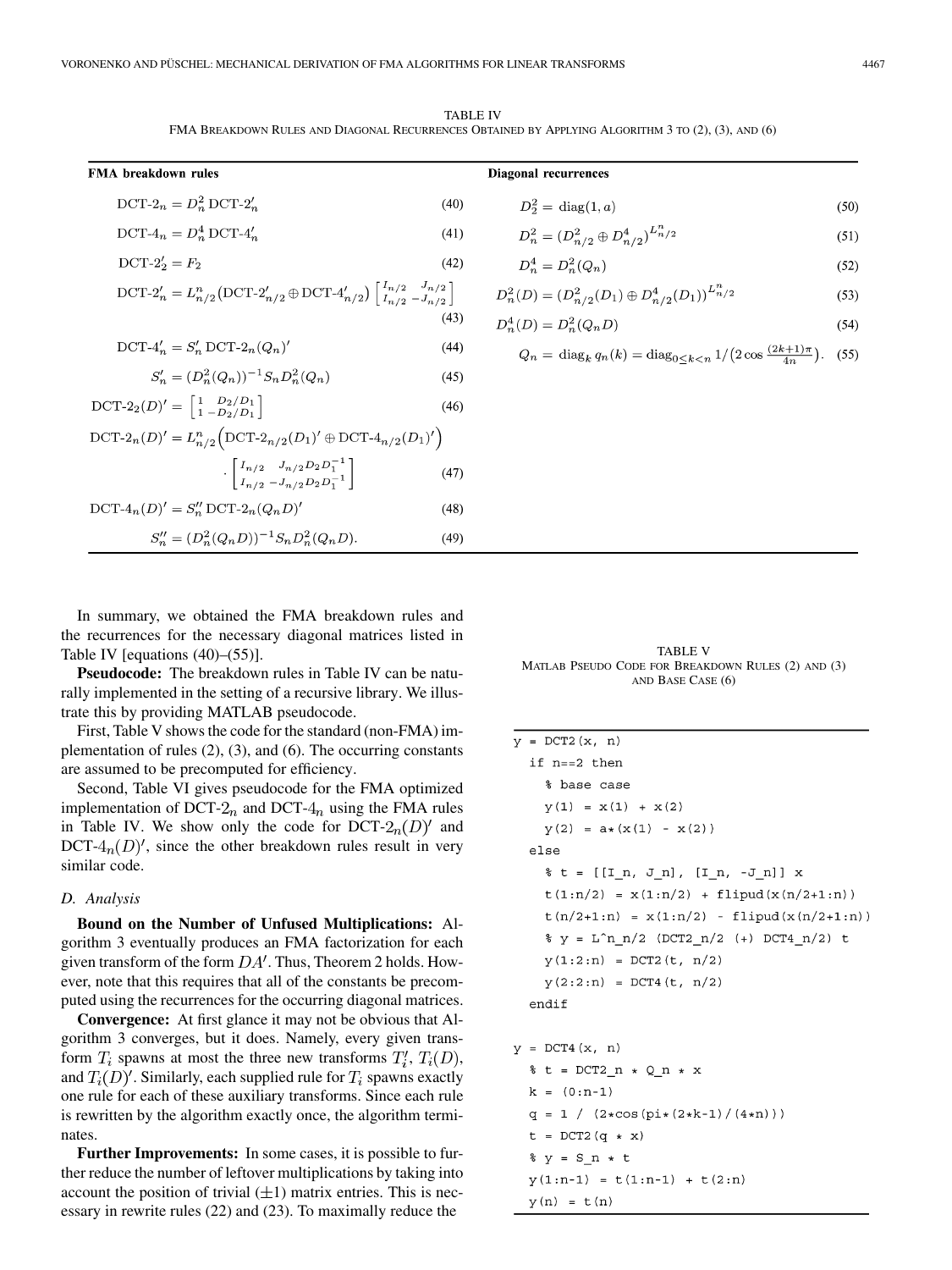TABLE VI MATLAB PSEUDO CODE FOR FMA BREAKDOWN RULES (46), (47), AND (48)

```
y = DCT2 D'(x, n, d)if n == 2 then
    % base case
    y(1) = x(1) + x(2) * (d(2) / d(1))y(2) = x(1) - x(2) * (d(2)/d(1))else
    d1 = d(1:n/2)d2 = d(n/2+1:n)r = d2./d1 % to be precomputed
    % t = [[I n, d2/d1 J n], [I n, -d2/d1 J n]] x
    t(1:n/2) = x(1:n/2) + \text{flipud}(r*x(n:-1:n/2+1))t(n/2+1:n) = x(1:n/2) - \text{flipud}(r*x(n:-1:n/2+1))\ y = L^n n_n/2 (DCT2n/2 (+) DCT4n/2) t
    y(1:2:n) = DCT2 D'(t, n/2, d2)y(2:2:n) = DCT4 D'(t, n/2, d1)endif
y = DCT4 D'(x, n, d)k = (0:n-1)qd = d / (2 * cos(p i * (2 * k - 1) / (4 * n))) ? precomputed
```

```
t = DCT2 D'(x, n, qd)y = S' n * t
d = D2 (qd) % precomputed unfused diagonal D^2 n(.)r = d(2:n) / d(1:n-1) & precomputed
y(1:n-1) = t(1:n-1) + r*t(2:n)y(n) = t(n)
```
number of multiplications, one then needs to introduce additional transforms of the form  $T(D)$ , and  $T(D)'$  for each pattern of trivial entry locations in the propagated diagonals. Therefore, the number of auxiliary transforms becomes larger, and the procedure more complicated. In the worst case, the algorithm might not converge, but we have not encountered this case. This technique makes it possible to completely eliminate leftover multiplications in the Cooley–Tukey FFT (1), where the so-called "twiddle factors"  $\omega_{n,m}(i)$  have several "1"s in known positions.

**Implementation:** Algorithm 3, as Algorithm 2, can be implemented using a rewriting system [15] as part of a formulabased program generator like Spiral [11], and the authors plan to do so in the future. To do this in a meaningful way, however, it is necessary to ensure that the implementation is compatible with Spiral's formula-based loop optimizations [16], optimizations for vector instruction sets [17], and parallelization techniques [18]. Discussing these issues exceeds the scope of this paper.

**Other Comments:** Note that in some applications (such as JPEG image compression), a transform is directly followed by a scaling step. In these cases, the leftover multiplications can be fused with this step and the auxiliary perfect FMA transforms  $T'$  become interesting in their own right.

# VI. COMPLEX TRANSFORMS AND ALGORITHMS

Some transforms used in signal processing are complex, most notably the DFT. These transform consequently also have complex algorithms, i.e., DAGs, formulas, and breakdown rules. When implemented on a computer, the complex arithmetic is eventually broken down into real operations, so all our FMA optimization algorithms remain usable. However, there are choices and some important details that we discuss in this section.

**Conversion From Complex to Real Arithmetic:** The conversion from complex to real arithmetic works as follows. Every complex addition can be converted into two real additions. Every complex multiplication  $y = cx$  can be converted into

$$
\begin{bmatrix} y_r \\ y_i \end{bmatrix} = \begin{bmatrix} c_r & -c_i \\ c_i & c_r \end{bmatrix} \begin{bmatrix} x_r \\ x_i \end{bmatrix}
$$
 (56)

where the subscripts indicate the real and imaginary parts. (56) can be implemented using three additions and three multiplications, but for our purpose, the straightforward way with two additions and four multiplications is preferable, since multiplications can be fused. If FMAs are to be used, then (56) can be done using two additions and two FMAs. If the multiplications happen to be by a root of unity, i.e., the matrix in (56) is a rotation, then three FMAs can be used instead (see (61) in Section VII below).

Finally, a complex FMA of the form  $y = x_1 + cx_2$  corresponds to

$$
\begin{bmatrix} y_r \\ y_i \end{bmatrix} = \begin{bmatrix} 1 & 0 & c_r & -c_i \\ 0 & 1 & c_i & c_r \end{bmatrix} \begin{bmatrix} x_{1,r} \\ x_{1,i} \\ x_{2,r} \\ x_{2,i} \end{bmatrix}
$$

which is a perfect FMA formula in the sense of Definition 1 and can be implemented with four real FMAs.

**Complex FMA Optimization:** Assume a given complex DAG (or formula) to be FMA optimized. We have the following two choices:

- 1) first, we FMA optimize the complex DAG using Algorithm 1, then we convert the resulting complex FMA DAG to a real DAG as described above;
- 2) first, we convert into a real DAG as described above, then we FMA optimize the DAG using Algorithm 1.

First, it is interesting to establish that the two methods in general not only produce different results but also results with different cost. Consider the following example of a complex formula, which we first FMA optimize and then convert to real arithmetic:

$$
\begin{bmatrix} 1 & 1 \\ 1 & -1 \end{bmatrix} \text{diag}(1, c) \rightarrow \begin{bmatrix} 1 & c \\ 1 & -c \end{bmatrix} \rightarrow \begin{bmatrix} 1 & 0 & c_r & -c_i \\ 0 & 1 & c_i & c_r \\ 1 & 0 & -c_r & c_i \\ 0 & 1 & -c_i & -c_r \end{bmatrix}.
$$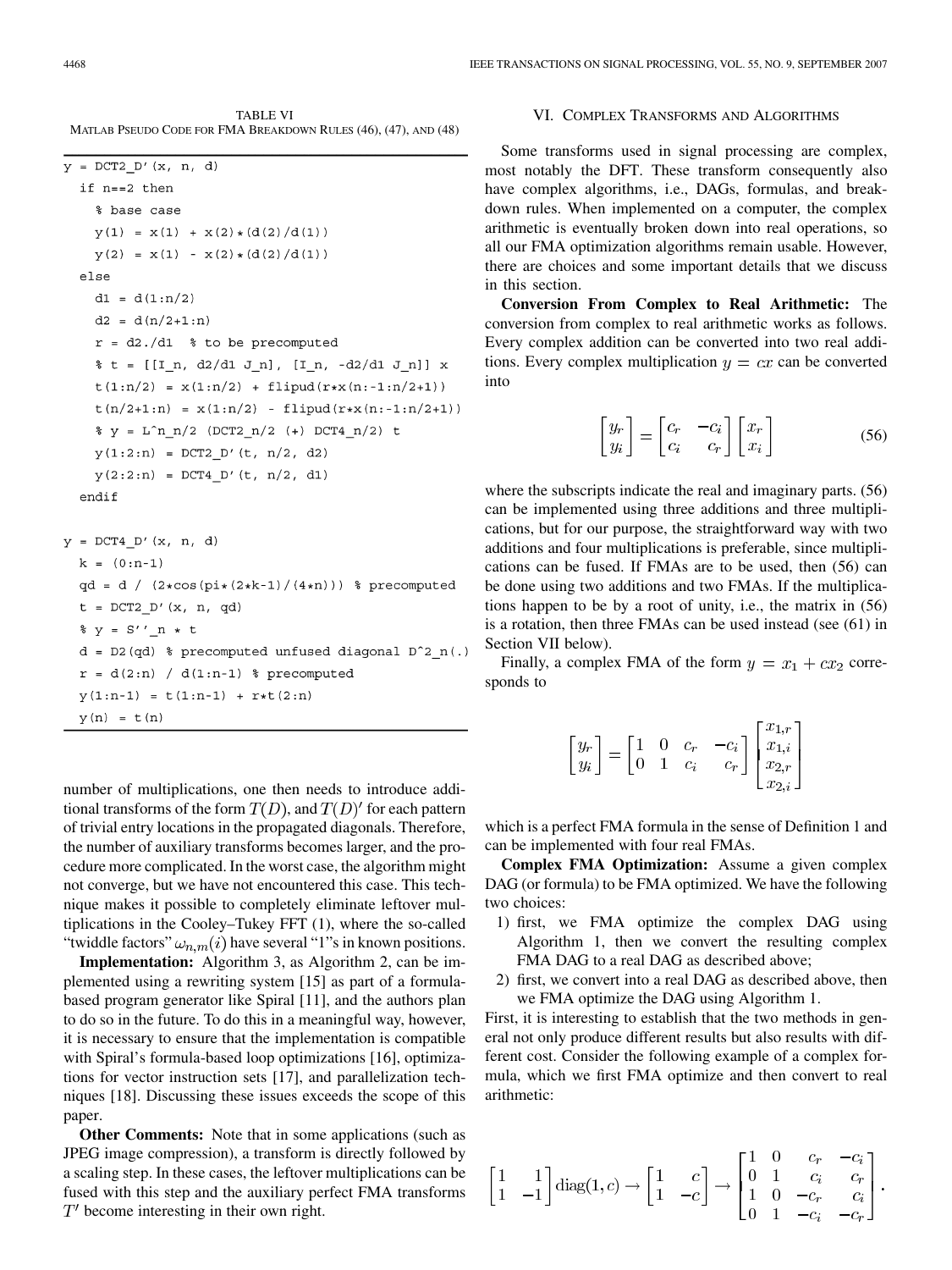The result costs eight FMAs. Now, we do the steps in the opposite order: first, we convert to real arithmetic, then we FMA optimize

$$
\begin{bmatrix} 1 & 1 \ 1 & -1 \end{bmatrix} diag(1, c)
$$
  
\n
$$
\rightarrow \begin{bmatrix} 1 & 0 & 1 & 0 \ 0 & 1 & 0 & 1 \ 1 & 0 & -1 & 0 \ 0 & 1 & 0 & -1 \end{bmatrix} \begin{bmatrix} 1 & 0 & 0 & 0 \ 0 & 1 & 0 & 0 \ 0 & 0 & c_r & -c_i \ 0 & 0 & 0 & c_i & c_r \end{bmatrix}
$$
  
\n
$$
\rightarrow \begin{bmatrix} 1 & 0 & c_r & 0 \ 0 & 1 & 0 & c_r \ 1 & 0 & -c_r & 0 \ 0 & 1 & 0 & -c_r \end{bmatrix} \begin{bmatrix} 1 & 0 & 0 & 0 \ 0 & 1 & 0 & 0 \ 0 & 0 & 1 & -c_i/c_r \ 0 & 0 & c_i/c_r & 1 \end{bmatrix}.
$$
 (57)

The result costs six FMAs, two less than before. Note that in the last step, we could have propagated  $c_i$  instead of  $c_r$ , or a mix of both.

The question now is whether the second method is always superior. This is not the case as one simple example shows. Namely, consider a complex DAG with one input  $x$ , one output  $y$ , and two consecutive multiplications:  $y = dx$ . Let  $a = dc$ . Then, the first method will produce, via rule 2 in Table II, as follows:

$$
dc \to a \to \begin{bmatrix} a_r & -a_i \\ a_i & a_r \end{bmatrix}
$$

with a cost of two FMAs and two multiplications. The second method yields

$$
dc \rightarrow \begin{bmatrix} d_r & -d_i \\ d_i & d_r \end{bmatrix} \begin{bmatrix} c_r & -c_i \\ c_i & c_r \end{bmatrix}
$$

$$
\rightarrow \text{diag}(c_r d_r, c_r d_r) \begin{bmatrix} 1 & -d_i/d_r \\ d_i/d_r & 1 \end{bmatrix} \begin{bmatrix} 1 & -c_i/c_r \\ c_i/c_r & 1 \end{bmatrix}
$$

with a cost of four FMAs and two multiplications.

However, it turns out that this is the only case, i.e., if rule 2 is not used in the first method, then the second method is always better in a specified sense. We record this in the following theorem including bounds on the cost.

*Theorem 3:* Let  $D$  be a complex DAG with  $n$  output nodes  $\alpha$ , additions, and  $\mu$  multiplications (all complex). Assume method 2 is applied (first convert to real arithmetic, then FMA optimize) to get a real DAG  $\overline{D}$  with  $\overline{\alpha}$  additions,  $\overline{\mu}$  multiplications, and  $\phi$  FMAs (all real). Then

$$
\overline{\alpha} + \overline{\phi} = 2(\alpha + \mu) \tag{58}
$$

$$
\overline{\mu} \le 2n \tag{59}
$$

$$
cost(\overline{\mathcal{D}}) = \overline{\alpha} + \overline{\mu} + \overline{\phi} \le 2(\alpha + \mu + n). \tag{60}
$$

The bounds are sharp. Further, if method 1 (first FMA optimize, then convert to real arithmetic) is applied and rule 2 in Table II is never used in the FMA optimization, then method 2 is better with respect to the worst case cost of the output DAG.

*Proof:* The real DAG corresponding to  $\mathcal{D}$  has  $2\alpha + 2\mu$  additions,  $4\mu$  multiplications, and  $2n$  outputs. Now, (58)–(60) follow from Theorem 1. Starting with a complex diagonal matrix yields the sharpness of all the bounds.

Now assume we use method 1. FMA optimization of  $D$  yields a complex FMA DAG with  $a$  additions,  $m$  multiplications, and

 $f$  FMAs (all complex) and the equations in Theorem 1 hold including (10) since we assume rule 2 is never used:  $a + f = \alpha$ ,  $m \leq n$ ,  $m + f \geq \mu$ . Converting to real arithmetic yields the DAG  $\overline{D}$  with 2*a* additions, 2*m* multiplications, and 4*f* + 2*m* FMAs. Now, the sharp worst case bound becomes

$$
cost(\overline{\mathcal{D}}) = 2a + 4m + 4f \le 2(\alpha + n) + 2(m + f).
$$

Since  $m + f \ge \mu$ , the result follows.

#### VII. RESULTS AND DISCUSSION

#### *A. Comparison to Published FMA Algorithms*

**FMA Optimization of DAGs:** We implemented Algorithm 1 as backend to the Spiral program generator [11] and applied it to a number of transforms and sizes. Spiral contains most of the published breakdown rules and thus is able to generate many different algorithms (or formulas) for any given transform. Each of these formulas is compiled into actual code and its runtime measured. A search mechanism then finds the fastest implementation for the transform on the given computing platform. In our first experiment, we were not interested in runtime (which is considered below in Section VII-C) but in the lowest arithmetic cost achievable. Thus, instead of searching for the fastest, we modified Spiral to search for the algorithm with the lowest cost. The results are in Table VII and explained next.

First, we performed the search with standard scalar code (counting additions and multiplications only). The results are in the column labeled "Std." Next, we enabled the FMA optimization backend (Algorithm 1) in Spiral and repeated the search, this time generating the algorithms with the minimum FMA cost. The results are in the column "FMA." The column "%imp" shows the total arithmetic cost improvement in percent.

We compared our generated algorithms against the best published (to our best knowledge) hand-derived algorithms in the last column. This also includes FFTW [20], [21], a library that provides some of the transforms and which also uses a program generator for small sizes but considers only one algorithm for each transform. For some transforms, no benchmark was available. For the others, our generated algorithms match in practically all cases the benchmarks. The fact that they match exactly is not entirely surprising, since the hand-derived FMA algorithms are, in most cases, obtained by implicitly performing an instantiation of our general method.

The gains in arithmetic cost achievable with FMA optimization increase with the transform size  $n$ . Given a class of algorithms, it is straightforward to obtain an upper bound on the asymptotic behavior of this gain. For example, for DFTs of two-power size  $n$ , one of the best available algorithms is the split-radix FFT [22], which requires  $(8/3)n \log_2(n) + O(n)$ real additions and  $\left(\frac{4}{3}\right)n \log_2(n) + O(n)$  real multiplications. Hence, if all multiplications are fused, the gain approaches 1/3. Similarly, for the DCT, type 2 and 3, many of the best algorithms require  $\left(\frac{3}{2}\right)n\log_2(n)+O(n)$  additions and  $\left(\frac{1}{2}\right)n\log_2(n)+O(n)$  $O(n)$  multiplications [23]. Hence, in the best case, the gain approaches 1/4.

We also automatically reproduced other hand-derived algorithms, including the radix-2, -3, -4, and -5 DFT kernels in [4],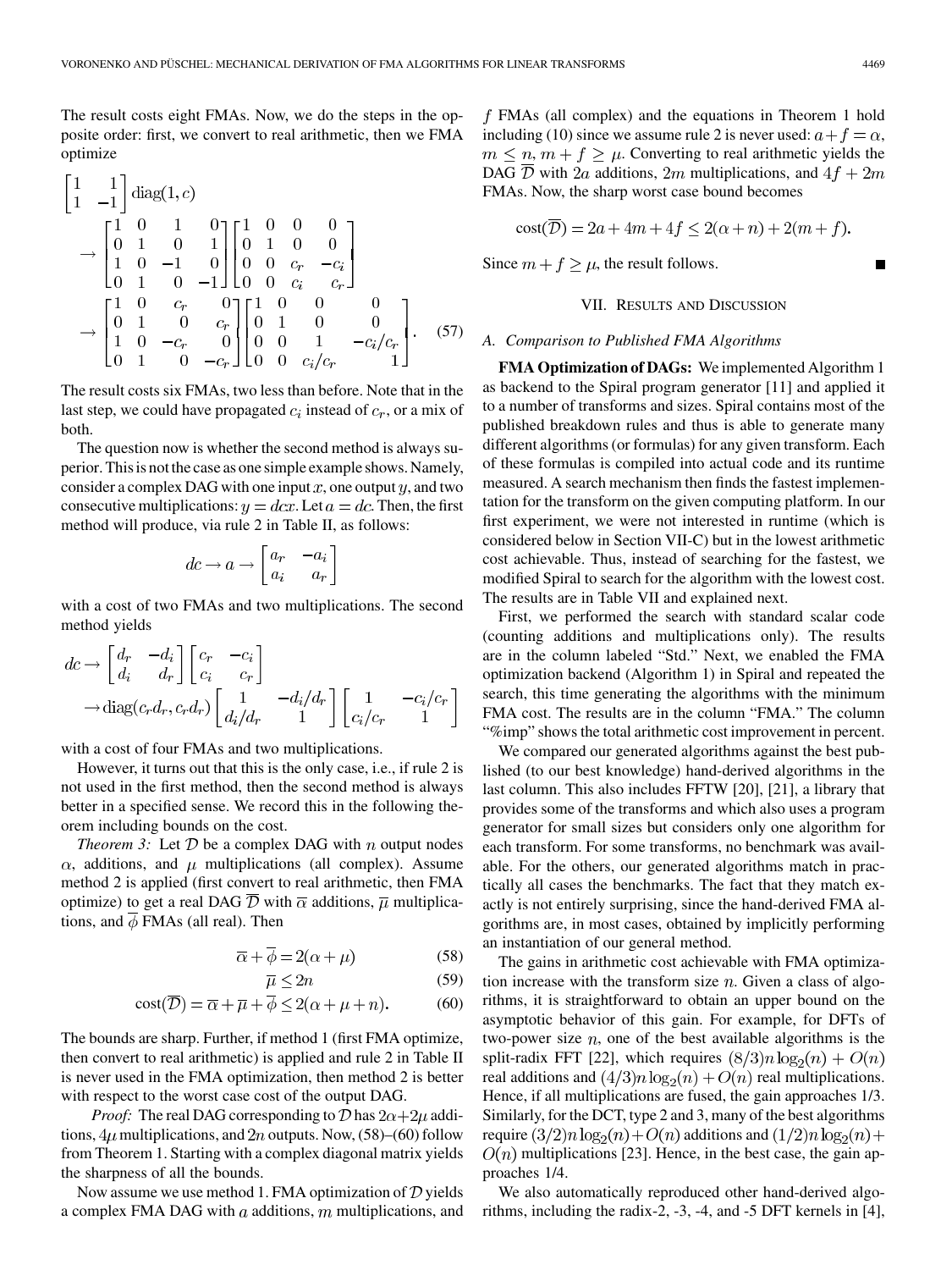TABLE VII BEST ARITHMETIC COST FOR TRANSFORMS FOUND BY SPIRAL FOR STANDARD AND FMA ALGORITHMS ALONG WITH THE COST OF THE BEST KNOWN FMA ALGORITHMS

|                | $\boldsymbol{n}$         | Std | <b>FMA</b> | %imp             | Best published |
|----------------|--------------------------|-----|------------|------------------|----------------|
| $\text{DFT}_n$ | 3                        | 16  | 12         | 25               | 12 [3]         |
|                | 4                        | 16  | 16         | $\boldsymbol{0}$ | 16 [3]         |
|                | 5                        | 48  | 32         | 33               | 32 [3]         |
|                | 6                        | 44  | 36         | 18               | 36 [19]        |
|                | 7                        | 96  | 60         | 37               | 60 [19]        |
|                | 8                        | 56  | 52         | 7                | 52 [2]         |
|                | 9                        | 120 | 80         | 33               | 80 [19]        |
|                | 10                       | 116 | 84         | 28               | 84 [19]        |
|                | 11                       | 240 | 140        | 42               | 140 [19]       |
|                | 12                       | 112 | 96         | 14               | 96 [19]        |
|                | 13                       | 292 | 216        | 26               | 176 [19]       |
|                | 14                       | 220 | 148        | 33               | 148 [19]       |
|                | 15                       | 224 | 156        | 30               | 156 [19]       |
|                | 16                       | 168 | 144        | 14               | 144 [2]        |
|                | 32                       | 456 | 372        | 18               | 372 [2]        |
| $R$ DFT $_n$   | 3                        | 6   | 5          | 17               | 5 [19]         |
|                | $\overline{\mathcal{L}}$ | 6   | 6          | $\boldsymbol{0}$ | 6 [3]          |
|                | 5                        | 18  | 14         | 22               | 14 [19]        |
|                | 6                        | 18  | 16         | 11               | 16 [19]        |
|                | 7                        | 42  | 27         | 36               | 27 [19]        |
|                | 8                        | 22  | 20         | 9                | 20 [3]         |
|                | 9                        | 52  | 36         | 31               | 42 [19]        |
|                | 10                       | 46  | 38         | 17               | 38 [19]        |
|                | 11                       | 110 | 65         | 41               | 65 [19]        |
|                | 12                       | 46  | 40         | 13               | 40 [19]        |
|                | 13                       | 114 | 82         | 28               | 82 [19]        |
|                | 14                       | 98  | 68         | 31               | 68 [19]        |
|                | 15                       | 92  | 71         | 23               | 71 [19]        |
|                | 16                       | 70  | 58         | 17               | 58 [3]         |
|                | 32                       | 198 | 156        | 21               | 156 [3]        |
| $DCT-2_n$      | 3                        | 6   | 5          | 17               |                |
|                | 4                        | 13  | 10         | 23               |                |
|                | 5                        | 18  | 14         | 22               |                |
|                | 6                        | 22  | 20         | 9                |                |
|                | 7                        | 42  | 27         | 36               |                |
|                | 8                        | 41  | 30         | 27               | -              |
|                | 16                       | 113 | 82         | 27               |                |
| $DCT-3n$       | $\overline{4}$           | 13  | 8          | 38               |                |
|                | 8                        | 41  | 26         | 37               |                |
|                | 16                       | 113 | 72         | 36               |                |
| $DCT-4n$       | 4                        | 20  | 12         | 40               |                |
|                | 8                        | 56  | 36         | 36               |                |
|                | 16                       | 144 | 96         | 33               |                |
| $IMDCT_n$      | 6                        | 33  | 21         | 36               |                |
|                | 18                       | 168 | 109        | 35               |                |

the radix-6 DFT kernel in [6], the radix-16 DFT kernel in [7], and the 1-D and 2-D scaled DCT-2 of sizes 8 and  $8 \times 8$  from [8]. In the latter reference, the authors do not consider the actual DCT-2 but a scaled version since in the considered applica-

tion (JPEG image compression) the scaling factors can be fused with a subsequent scaling step. Our algorithm always propagates all multiplications to the output and is hence particularly well suited for these scenarios.

**FMA Optimization of Formulas and Breakdown Rules:** Reference [3] describes several DFT algorithms using formulas and shows how to implement these algorithms with FMAs. The authors do not express the resulting FMA algorithm using formulas, but Algorithm 2 reproduces their results.

The application of Algorithm 3 to radix-2, radix-4, radix-8, and split-radix DFT breakdown rules, yields recursive DFT FMA algorithms similar to the ones in [2].

# *B. Other Ways to Perform FMA Optimization*

**Rotations via Lifting Steps:** Many transforms are orthogonal and have "orthogonal" algorithms. This means that the algorithm consists exclusively of butterflies  $F_2$  and 2  $\times$  2 Givens rotation matrices  $R_{\alpha}$  defined as

$$
R_{\alpha} = \begin{bmatrix} \cos \alpha & \sin \alpha \\ -\sin \alpha & \cos \alpha \end{bmatrix}.
$$

For a general  $\alpha$ ,  $R_{\alpha}$  incurs four additions and two multiplications, or, alternatively, two multiplications and two FMAs. It is well known, however, that a rotation can be factored into three lifting steps, each requiring a single FMA for a total of three FMAs [24], [25]:

$$
R_{\alpha} = \begin{bmatrix} 1 & \frac{1-\cos\alpha}{\sin\alpha} \\ 1 & 1 \end{bmatrix} \begin{bmatrix} 1 & 1 \\ -\sin\alpha & 1 \end{bmatrix} \begin{bmatrix} 1 & \frac{1-\cos\alpha}{\sin\alpha} \\ 1 & 1 \end{bmatrix} . (61)
$$

This is a simple method for FMA optimization and optimal for a standalone rotation. However, in the context of a larger algorithm lifting steps are suboptimal in general, since our propagation method produces two FMAs only and two leftover multiplications, which potentially can be fused with later subsequent additions.

**Converting Additions Into Multiplications:** In certain cases, it is possible to modify a transform algorithm to trade additions for multiplications with an integer constant. The simplest example of such a modification is  $x + x = 2x$ . Coppersmith and Linzer in [9] exploit such modifications to show that the Walsh–Hadamard transform (WHT) kernel of size 4, which requires eight additions and no multiplications, can be modified to use seven additions and three multiplications. The latter are then fused with the additions for a total cost of only seven operations.

The WHT of size 4 is equal to the discrete Hartley transform (DHT) of size 4; thus, this technique could also be used to reduce the FMA operation count of algorithms that use size-4 DHT kernels.

**Heuristic Method for DAGs:** In [10], we also described an alternative heuristic method for performing FMA optimization of DAGs, which can yield better arithmetic cost by not always propagating multiplications to improve on situations like Fig. 2. The method involves using cost-weighted propagation rules and can further reduce the number of unfused multiplications. However, when combined with search over different available algorithms, it did not yield relevant improvements.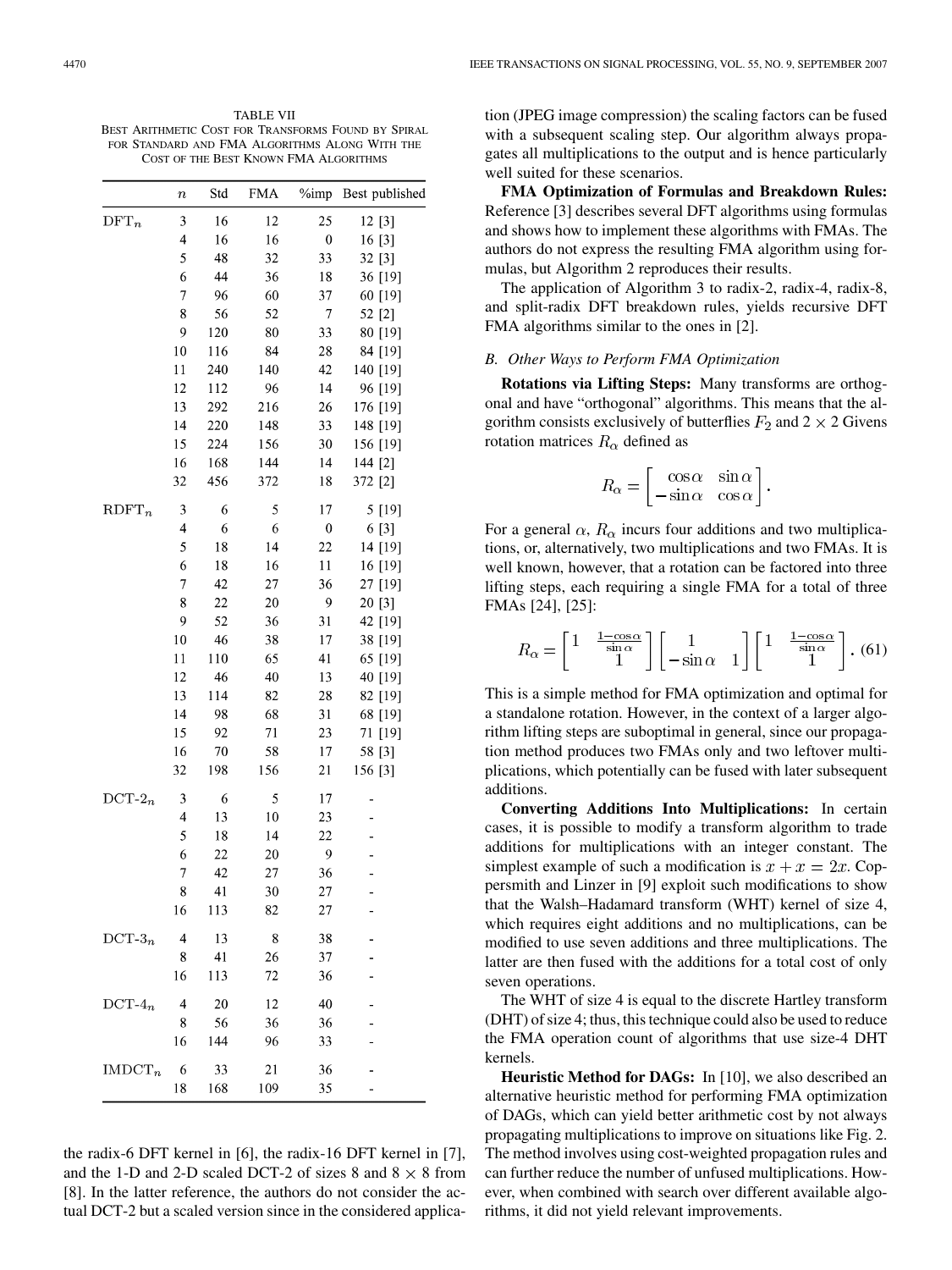# *C. FMA Optimization and Runtime*

An interesting issue is the effect of FMA optimization on the program's runtime. It is well known that on modern architectures, the runtime is often dominated by other factors besides arithmetic cost. For example, even though our FMA optimization method reduces the number of instructions, it may increase the total amount of performed multiplications [counting the multiplications in FMAs; see (11)]. Since the constants are held in registers, this increases the register pressure. Further, FMA optimization increases the number of unique constants and hence the number of load instructions. Both of the above reduce the performance gains achievable by FMA optimization. Finally, the effect of FMA optimization on performance depends on the platform and compiler considered.

We performed an evaluation of our FMA optimization for small transforms, implemented in straightline code (no loops) using Algorithm 1. As in Section VII-A, we used Spiral with FMA optimization in the backend. For a user-selected transform, Spiral enumerates many different programs, measures their runtime and returns the fastest on the computer on which it is installed. Using Spiral, we generated the fastest implementations for the same set of transforms as in Section VII-A with and without FMA optimization enabled. This implies that Spiral may find different algorithms for standard and FMA code and is, hence, a very fair evaluation of the performance potential of FMA operations for transforms.

Our benchmark platform was a 1500-MHz Itanium 2 computer with 4 GB of RAM, using the Intel Compiler 9.0 with command line options "-O3 -IPF-fp-relaxed."

The results for various transforms are shown in Table VIII and organized as follows. The first column shows the transform size. The remaining columns are organized into three groups. In each group, the fastest found standard C code is compared with the fastest found FMA optimized C code. In the first group, called Ops (C), the number of operations in the C source code is compared. In the second group, called Ops (assembly), the number of arithmetic operations in the compiler generated assembly code is compared. These numbers are important, because the C compiler performs its own optimizations which create new FMAs from existing adds and multiplies, and can potentially destroy our generated FMAs. Finally, in the third group the actual runtime (in processor cycles) is compared. Note that on the Intel Itanium processors, unlike in the Pentium family, the hardware cycle counter is very stable and precise, and these runtimes can be reproduced to within a cycle. We have subtracted the function call overhead (14 cycles) from all runtimes.

First, we observe that the runtime improvements are directly related to the improvements in operations in the assembly code but not to the improvements in the C code. This is due to the FMA optimization performed by the compiler. For example, consider the DFT of size 32. The fastest found C code has 456 operations, which the compiler reduces to 400 in the final assembly code. The fastest FMA C code, using our FMA optimization, has 372 operations (including FMAs). This number remains in the assembly code, i.e., the compiler could not further reduce. The same behavior can be observed across all trans-

TABLE VIII PERFORMANCE EVALUATION OF SPIRAL GENERATED TRANSFORM CODE WITH AND WITHOUT FMA OPTIMIZATION (USING ALGORITHM 1) ON AN ITANIUM 2 SYSTEM

|                                                    |                         | Ops (C)                  | Ops (assembly) |                          |                         | Runtime, cycles |            |            |               |
|----------------------------------------------------|-------------------------|--------------------------|----------------|--------------------------|-------------------------|-----------------|------------|------------|---------------|
|                                                    |                         | Std FMA %imp             |                |                          | Std FMA                 | %imp            |            | Std FMA    | %imp          |
| $DFT_n$                                            |                         |                          |                |                          |                         |                 |            |            |               |
| $\boldsymbol{2}$                                   | 4                       | $\overline{\mathcal{L}}$ | 0.0            | $\overline{\mathcal{A}}$ | $\overline{\mathbf{4}}$ | 0.0             | 10         | 10         | 0.0           |
| $\overline{\mathbf{3}}$<br>$\overline{\mathbf{4}}$ | 16<br>16                | 12<br>16                 | 25.0<br>0.0    | 12<br>16                 | 12<br>16                | 0.0<br>0.0      | 18<br>18   | 18<br>18   | 0.0<br>0.0    |
| 5                                                  | 52                      | 40                       | 23.1           | 44                       | 40                      | 9.1             | 33         | 32         | 3.0           |
| 6                                                  | 44                      | 36                       | 18.2           | 36                       | 36                      | 0.0             | 26         | 26         | 0.0           |
| $\overline{7}$                                     | 120                     | 84                       | 30.0           | 92                       | 84                      | 8.7             | 56         | 55         | 1.8           |
| 8<br>9                                             | 56<br>120               | 52<br>80                 | 7.14<br>33.3   | 52<br>88                 | 52<br>80                | 0.0<br>9.1      | 35<br>54   | 35<br>52   | 0.0<br>3.7    |
| 10                                                 | 124                     | 100                      | 19.4           | 108                      | 100                     | 7.4             | 62         | 60         | 3.2           |
| 11                                                 | 304                     | 220                      | 27.6           | 254                      | 220                     | 13.4            | 142        | 127        | 10.6          |
| 12                                                 | 112                     | 96                       | 14.3           | 96                       | 96                      | 0.0             | 57         | 57         | 0.0           |
| 13                                                 | 292                     | 216<br>196               | 26.0           | 236                      | 216                     | 8.5             | 137<br>119 | 126<br>111 | 8.0<br>6.7    |
| 14<br>15                                           | 268<br>236              | 180                      | 26.9<br>23.7   | 212<br>192               | 196<br>180              | 7.5<br>6.3      | 109        | 104        | 4.6           |
| 16                                                 | 168                     | 144                      | 14.3           | 150                      | 144                     | 4.0             | 87         | 83         | 4.6           |
| 32                                                 | 456                     | 372                      | 18.4           | 400                      | 372                     | 7.0             | 223        | 213        | 4.5           |
| $R$ DFT $_n$                                       |                         |                          |                |                          |                         |                 |            |            |               |
|                                                    | $\overline{\mathbf{c}}$ | $\overline{\mathbf{c}}$  | 0.0            | $\overline{\mathbf{c}}$  | $\overline{\mathbf{c}}$ | 0.0             | 24         | 23         | 4.2           |
| $\frac{2}{3}$                                      | 6                       | 5                        | 16.7           | 5                        | 5                       | 0.0             | 15         | 15         | 0.0           |
| $\overline{4}$                                     | 6                       | 6                        | 0.0            | 6                        | 6                       | 0.0             | 16         | 16         | 0.0           |
| 5                                                  | 20                      | 14                       | 30.0           | 14                       | 14                      | 0.0             | 20         | 19         | 5.0           |
| 6<br>$\overline{7}$                                | 18<br>42                | 16<br>27                 | 11.1<br>35.7   | 16<br>27                 | 16<br>27                | 0.0<br>0.0      | 21<br>24   | 21<br>24   | 0.0<br>0.0    |
| 8                                                  | 22                      | 20                       | 9.09           | 20                       | 20                      | 0.0             | 19         | 19         | 0.0           |
| 9                                                  | 52                      | 36                       | 30.8           | 40                       | 37                      | 7.5             | 35         | 34         | 2.9           |
| 10                                                 | 48                      | 38                       | 20.8           | 38                       | 38                      | 0.0             | 28         | 27         | 3.6           |
| 11                                                 | 110                     | 65                       | 40.9           | 65                       | 65                      | 0.0             | 48         | 48         | 0.0           |
| 12<br>13                                           | 46<br>156               | 40<br>82                 | 13.0<br>47.4   | 39<br>90                 | 40<br>82                | $-2.6$<br>8.9   | 28<br>58   | 29<br>57   | $-3.6$<br>1.7 |
| 14                                                 | 98                      | 68                       | 30.6           | 68                       | 68                      | 0.0             | 45         | 44         | 2.2           |
| 15                                                 | 98                      | 71                       | 27.6           | 71                       | 72                      | $-1.4$          | 46         | 46         | 0.0           |
| 16                                                 | 70                      | 58                       | 17.1           | 61                       | 58                      | 4.9             | 41         | 38         | 7.3           |
| 32                                                 | 198                     | 158                      | 20.2           | 170                      | 158                     | 7.1             | 98         | 91         | 7.1           |
| $DCT-2n$                                           |                         |                          |                |                          |                         |                 |            |            |               |
|                                                    | 3                       | 3                        | 0.0            | 3                        | 3                       | 0.0             | 13         | 13         | 0.0           |
| $\frac{2}{3}$                                      | 6                       | 5                        | 16.7           | 5                        | 5                       | 0.0             | 14         | 14         | $_{0.0}$      |
| $\overline{\mathcal{A}}$                           | 13                      | 11                       | 15.4           | 11                       | 11                      | 0.0             | 19         | 19         | 0.0           |
| 5<br>6                                             | 20<br>22                | 14<br>20                 | 30.0<br>9.09   | 14<br>19                 | 14<br>20                | 0.0<br>$-5.3$   | 22<br>26   | 20<br>26   | 9.1<br>0.0    |
| 7                                                  | 42                      | 27                       | 35.7           | 27                       | 27                      | 0.0             | 26         | 24         | 7.7           |
| 8                                                  | 41                      | 33                       | 19.5           | 33                       | 33                      | 0.0             | 27         | 28         | $-3.7$        |
| 16                                                 | 113                     | 87                       | 23.0           | 89                       | 87                      | 2.2             | 59         | 57         | 3.4           |
| 32                                                 | 289                     | 221                      | 23.5           | 231                      | 221                     | 4.3             | 142        | 138        | 2.8           |
| $DCT-3n$                                           |                         |                          |                |                          |                         |                 |            |            |               |
| 4                                                  | 13                      | - 8                      | 38.5           | - 9                      | - 8                     | 11.1            | 18         | 17         | 5.6           |
| 8                                                  | 41                      | 26                       | 36.6           | 31                       | 26                      | 16.1            | 29         | 25         | 13.8          |
| 16<br>32                                           | 113<br>289              | 72<br>186                | 36.3<br>35.6   | 90<br>209                | 72<br>186               | 20.0<br>11.0    | 57<br>137  | 52<br>127  | 8.8<br>7.3    |
|                                                    |                         |                          |                |                          |                         |                 |            |            |               |
| $DCT-4n$                                           |                         |                          |                |                          |                         |                 |            |            |               |
| 4<br>8                                             | 20<br>56                | 14<br>38                 | 30.0<br>32.1   | 14<br>41                 | 14<br>38                | $0.0\,$<br>7.3  | 24<br>34   | 24<br>33   | 0.0<br>2.9    |
| 16                                                 | 144                     | 98                       | 31.9           | 111                      | 98                      | 11.7            | 72         | 73         | $-1.4$        |
| 32                                                 | 352                     | 238                      | 32.4           | 271                      | 238                     | 12.2            | 165        | 153        | 7.3           |
| $IMDCT_n$                                          |                         |                          |                |                          |                         |                 |            |            |               |
| 6                                                  | 34                      | 24                       | 29.4           | 26                       | 27                      | $-3.8$          | 33         | 29         | 12.1          |
| 18                                                 | 168                     | 118                      | 29.8           | 130                      | 127                     | 2.3             | 103        | 102        | 1.0           |

forms, which means that our FMA optimization is better than the compiler's.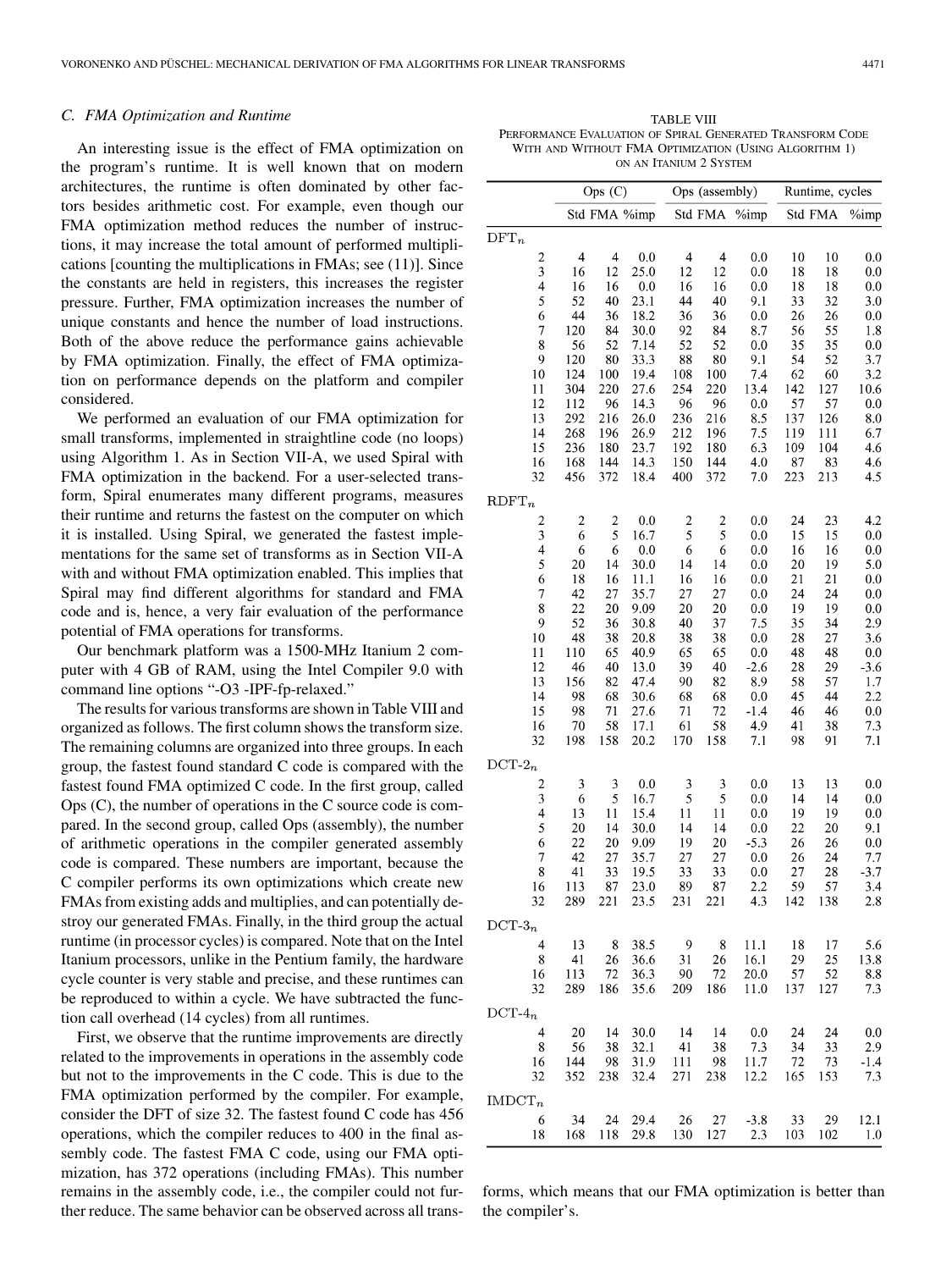Regarding runtimes, we also observe that small transforms generally do not benefit from FMA optimization. They usually have little or no multiplications. In contrast, most larger sizes benefit from our FMA optimization.

In very few cases, there is a small performance degradation. For RDFT $_{12}$  and DCT- $2_6$ , our FMA optimization produces slightly suboptimal arithmetic cost compared to the compiler's optimization. This is due to a situation similar to Fig. 2. In two other cases of slowdowns,  $R\text{DFT}_{15}$  and  $IMDCT_6$ , the C compiler destroys our generated FMAs and increases the operations count.

The compiler options deserve special attention. The compiler cannot be forced to use FMAs, and by default the GNU C compiler 4.2 (gcc) and the Intel compiler 9.0 generate suboptimal code for a pair of "overlapping" FMAs such as  $a + b \times c$  and  $a - b \times c$ . In this case,  $b \times c$  is treated as a common subexpression and computed separately from the addition and subtraction, resulting in three operations rather than the obvious two FMAs. There is no way to solve this in gcc. However, the Intel compiler developers told us that they studied this problem, and implemented a special compiler pass [26] to reconstruct locally optimal FMA instruction sequences. This pass is enabled with "-IPF-fp-relaxed" and is the reason why we used this option. As a consequence, in most cases our FMA cost is unaltered by the compiler.

Finally, we note that performance optimization of software is only one application of FMA optimization. For example, in specialized hardware implementations, MAC units are always an attractive solution, since they require little more area than a multiplier and can increase accuracy.

# VIII. CONCLUSION

We have shown that the derivation of FMA algorithms for linear transforms is straightforward using a set of transformation rules. The method fuses all multiplications except as many as the transform has outputs in the worst case. Further, the method is applicable to complex and real transform alike. We have shown three flavors of the method in Algorithms 1, 2, and 3 that mathematically perform the same procedure, but differ in the representation of the given transform algorithm.

We implemented the DAG-based method (Algorithm 1) in Spiral and were able to automatically reproduce many handderived FMA algorithms from the literature as well as produce some new ones.

In summary, this paper provides a general tool to map any linear transform to any FMA architecture automatically and efficiently.

#### ACKNOWLEDGMENT

The authors would like to thank the anonymous reviewers for their helpful suggestions to improve the paper, and K. Serebryany for his suggestions on how to prevent the Intel compiler from destroying FMA operations.

#### **REFERENCES**

[1] Y. Nievergelt, "Scalar fused multiply–add instructions produce floating-point matrix arithmetic provably accurate to the penultimate digit," *ACM Trans. Math. Softw. (TOMS)*, vol. 29, no. 1, pp. 27–48, 2003.

- [2] E. Linzer and E. Feig, "Implementation of efficient FFT algorithms on fused multiply–add architectures," *IEEE Trans. Signal Process.*, vol. 41, no. 1, p. 93, Jan. 1993.
- [3] C. Lu, "Implementation of multiply-add FFT algorithms for complex and real data sequences," in *Proc. Int. Symp. Circuits Systems (ISCAS)*, 1991, vol. 1, pp. 480–483.
- [4] S. Goedecker, "Fast radix 2, 3, 4, and 5 kernels for fast Fourier transformations on computers with overlapping multiply–add instructions," *SIAM J. Scientif. Comput.*, vol. 18, no. 6, pp. 1605–1611, 1997.
- [5] C. Lu, J. W. Cooley, and R. Tolimieri, "FFT algorithms for prime transform sizes and their implementations on VAX, IBM3090VF, and IBM RS/6000," *IEEE Trans. Signal Process.*, vol. 41, no. 2, pp. 638–648, Feb. 1993.
- [6] D. Takahashi, "A new radix-6 FFT algorithm suitable for multiply–add instruction," in *Proc. IEEE Int. Conf. Acoustics, Speech, Signal Processing (ICASSP)*, Jun. 2000, vol. 6, pp. 3343–3346.
- [7] D. Takahashi, "A radix-16 FFT algorithm suitable for multiply–add instruction based on Goedecker method," in *Proc. IEEE Int. Conf. Acoustics, Speech, Signal Processing (ICASSP)*, Apr. 2003, vol. 2, pp. 665–668.
- [8] E. Linzer and E. Feig, "New scaled DCT algorithms for fused multiply/add architectures," in *Proc. IEEE Int. Conf. Acoustics, Speech, Signal Processing (ICASSP)*, 1991, vol. 3, pp. 2201–2204.
- [9] E. F. D. Coppersmith and E. Linzer, "Hadamard transforms on multiply/add architectures," *IEEE Trans. Signal Process.*, vol. 42, no. 4, pp. 969–970, Apr. 1994.
- [10] Y. Voronenko and M. Püschel, "Automatic generation of implementations for DSP transforms on fused multiply–add architectures," in *Proc. IEEE Int. Conf. Acoustics, Speech, Signal Processing (ICASSP)*, 2004, vol. 5, pp. 101–104.
- [11] M. Püschel, J. M. F. Moura, J. Johnson, D. Padua, M. Veloso, B. W. Singer, J. Xiong, F. Franchetti, A. Gačić, Y. Voronenko, K. Chen, R. W. Johnson, and N. Rizzolo, "SPIRAL: Code generation for DSP transforms," *Proc. IEEE (Special Issue on Program Generation, Optimization, and Adaptation)*, vol. 93, no. 2, pp. 232–275, 2005.
- [12] Spiral website [Online]. Available: www.spiral.net, "," vol., pp. -,
- [13] P. Bürgisser, M. Clausen, and M. A. Shokrollahi*, Algebraic Complexity*
- *Theory*. New York: Springer, 1997. [14] C. Van Loan, *Computational Framework of the Fast Fourier Transform*. Philadelphia, PA: SIAM, 1992.
- [15] N. Dershowitz and D. A. Plaisted, "Rewriting," in *Handbook of Automated Reasoning*, A. Robinson and A. Voronkov, Eds. New York: Elsevier, 2001, vol. 1, ch. 9, pp. 535–610.
- [16] F. Franchetti, Y. Voronenko, and M. Püschel, "Loop merging for signal transforms," in *Proc. Programming Language Design Implementation (PLDI)*, 2005, pp. 315–326.
- [17] F. Franchetti and M. Püschel, "A SIMD vectorizing compiler for digital signal processing algorithms," in *Proc. IEEE Int. Parallel Distributed Processing Symposium (IPDPS)*, 2002, pp. 20–26.
- [18] F. Franchetti, Y. Voronenko, and M. Püschel, "FFT program generation for shared memory: SMP and multicore," in *Proc. Supercomputing*, 2006.
- [19] FFTW 3.1.2 2006 [Online]. Available: www.fftw.org
- [20] M. Frigo and S. G. Johnson, "FFTW: An adaptive software architecture for the FFT," in *Proc. IEEE Int. Conf. Acoustics, Speech, Signal Processing (ICASSP)*, 1998, vol. 3, pp. 1381–1384 [Online]. Available: www.fftw.org
- [21] M. Frigo, "A fast Fourier transform compiler," in *Proc. ACM SIGPLAN Conf. Programming Language Design Implementation (PLDI)*, 1999, pp. 169–180.
- [22] H. V. Sorensen, H. M. T. , C. S. Burrus, and M. T. Heideman, "On computing the split-radix FFT," *IEEE Trans. Acoust., Speech, Signal Process.*, vol. ASSP-34, no. 1, pp. 152–156, 1986.
- [23] K. R. Rao and P. Yip*, Discrete Cosine Transform: Algorithms, Advantages, Applications*. New York: Academic, 1990.
- [24] F. Bruekers and A. Enden, "New networks for perfect inversion and perfect reconstruction," *IEEE J. Sel. Areas Commun.*, vol. 10, pp. 130–137, Jan. 1992.
- [25] W. Sweldens, "The lifting scheme: A custom-design construction of biorthogonal wavelets," *Appl. Comput. Harmon. Anal.*, vol. 3, no. 2, pp. 186–200, 1996.
- [26] K. Serebryany, "Optimal placement of fused multiply-add (FMA) instructions," presented at the 6th Workshop on Explicitly Parallel Instructions, Computing Architectures and Compiler Technology (EPIC-6), San Jose, CA, Mar. 2007.